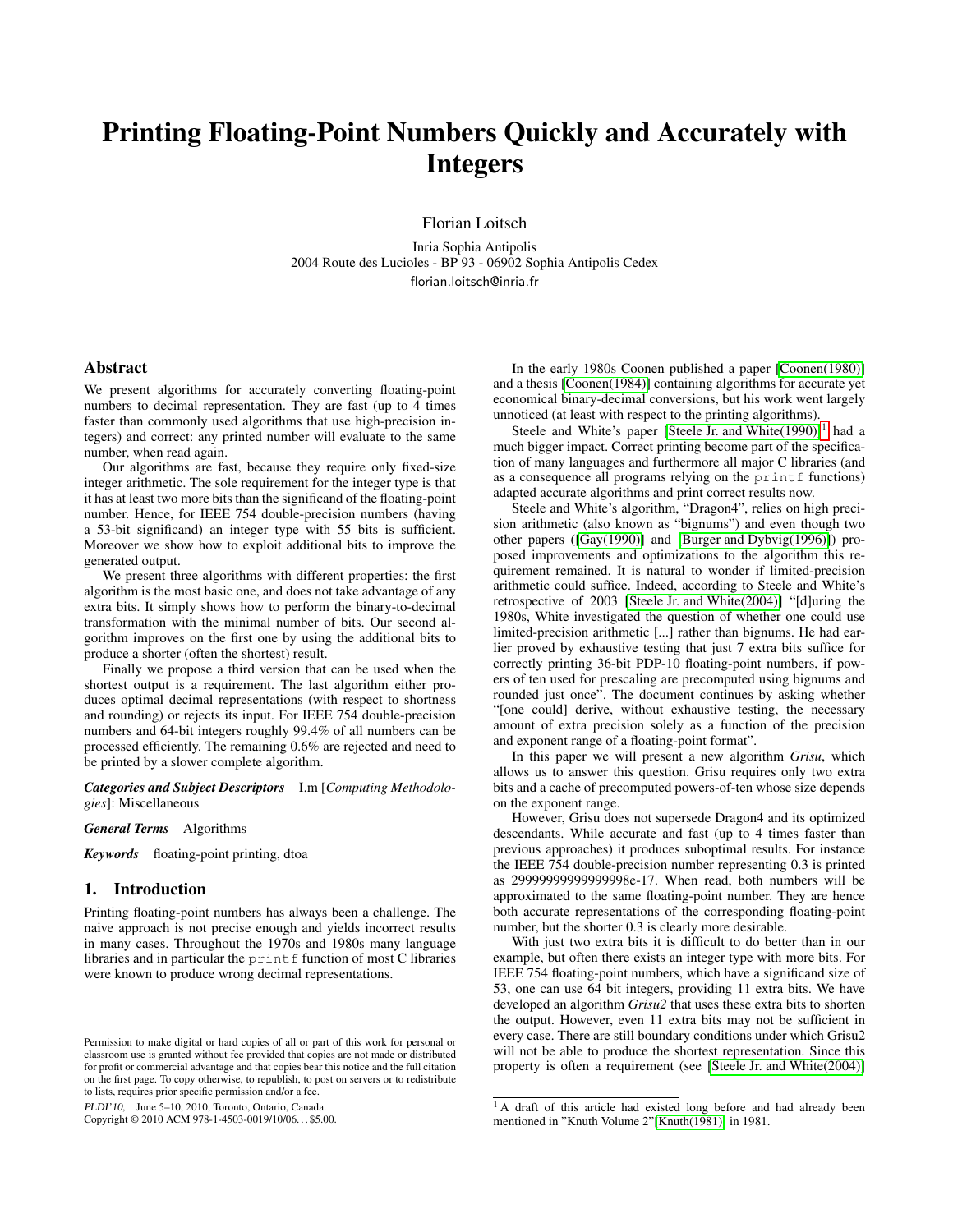for some examples) we propose a variant, Grisu3, that detects (and aborts) when its output may not be the shortest. As a consequence Grisu3 is incomplete and will fail for some percentage of its input. Given 11 extra bits roughly 99.5% are processed correctly and are thus guaranteed to be optimal (with respect to shortness and rounding). The remaining 0.5% are rejected and need to be printed by another printing algorithm (like Dragon4).

All presented algorithms come with code snippets in C that show how they can be efficiently implemented. We use C99, as this version provides the user with a platform independent means of using 64-bit data types.

In this paper we will concentrate exclusively on IEEE 754 double-precision floating-point numbers. They are the de facto standard today and while our work applies to other floating-point representations it would unnecessarily complicate the descriptions.

We will now discuss some basics in Section [2.](#page-1-0) In Section [3](#page-2-0) we present a custom floating-point data-type which will be used in all remaining sections. Section [4](#page-3-0) details the requirements on the cache of powers-of-ten. In Section [5](#page-3-1) we introduce Grisu, and in Section [6](#page-6-0) we present its evolutions Grisu2 and Grisu3. In Section [7](#page-9-0) we interpret experimental results. Section [8](#page-10-7) discusses related work, and we finally conclude in Section [9.](#page-10-8)

### <span id="page-1-0"></span>2. Floating-Point Numbers

In this section we will give a short introduction on floating-point numbers. Interested readers may want to consult [\[Goldberg\(1991\)\]](#page-10-9) for a thorough discussion of this subject. For simplicity we will consider only positive floating-point numbers. It is trivial to extend the text to handle signs.

Section [2.3](#page-1-1) contains examples for all notions we introduce in this section. Readers might want to have a look at this section whenever a definition is unclear.

A floating point number, as the name suggests, has a radix point that can "float". Concretely a floating-point number  $\nu$  in base  $\nu$ (usually 2) with precision *p* is built out of an integer *significand* (also known as mantissa or fraction)  $f_v$  of at most *p* digits and an exponent  $e_v$ , such that  $v = f_v \times b^{e_v}$ .

Unless otherwise stated, we use the convention that the significand of a floating-point number is named *f* with the variable's name as subscript. Similarly the exponent is written as *e* with the same subscript. For instance a floating-point number *w* is assumed to be composed of  $f_w$  and  $e_w$ .

Any significand *f* satisfies  $f = \sum_{i=0}^{p-1} d_i \times b^i$ ,  $0 \le d_i < b$  where the integers  $d_i$  are called the digits of  $f$ . We call a number "normalized" if the most-significant digit  $d_{p-1}$  is non-zero.

If the exponent has unlimited range any non-zero number can be normalized by "shifting" the significand to the left while adjusting the exponent accordingly. When the exponent is size-limited then some numbers can not be normalized. We call non-normalized numbers that have the minimal exponent "denormals".

*Note.* Floating-point numbers may allow different representations for the same value (for example  $12 \times 10^1$  and  $1.2 \times 10^2$ ). The representation is however unique when all numbers are either normalized or denormal.

### 2.1 Rounding and Errors

Floating point numbers have only a limited size and thus a limited precision. Real numbers must hence be rounded in order to fit into this finite representation. In this section we will discuss the rounding mechanisms that are used in this document and introduce a mechanism to quantify the error they introduce.

The most natural way of rounding is to chose the nearest available floating-point number. This *rounded-to-nearest* approach is straightforward except for half-way cases (in the decimal system numbers ending with 5).

In this paper we will use the following strategies for half-way cases:

- *up*: picks the number closer to +infinity. We will use the notation  $[x]$ <sup> $\uparrow$ </sup> when rounding *x* by this strategy.
- *even*: picks the number that is even:  $[x]^\square$ . For instance, in the decimal system, 1.5 would round to 2, whereas 0.5 would round to 0. This is the default strategy used by IEEE.

Whenever the half-way rounding strategy has no importance we will use a star to make this fact explicit:  $[x]^{*}$ .

We will use the notation  $\tilde{x} = [x]_p^s$  to indicate that the floatingpoint number  $\tilde{x}$  contains a normalized significand of size  $p$  which has been computed by rounding-to-nearest using strategy *s* (up, even, or any).

We can quantify  $\tilde{x}$ 's error  $|\tilde{x} - x|$  as follows:  $\tilde{x}$  is of form  $f \times b^e$ and since *f* has been rounded to nearest  $|\tilde{x} - x| \le 0.5 \times b^e$ , or, in other words, by half a *unit in the last place* (of the significand). Following established conventions we will use the shorthand ulp to describe these units. A ulp needs to be given with respect to a certain floating-point number. In almost all cases the associated floating-point number is clear from context. In the remaining cases we add the associated number as subscript as so:  $1 \text{ ulp}_x$ .

During the remainder of this document we will use the tildenotation to indicate that a number has been rounded-to-nearest. In most cases its error will be  $0.5 \text{ ulp}$ , but this is not always the case.

#### <span id="page-1-2"></span>2.2 Neighbors and Boundaries

For floating-point number types where the value of each encoded number is unique we can define predecessors and successors.

Let  $v = f_v \times b^{e_v}$  be a strictly positive floating-point number. The predecessor  $v^-$  of *v* is the next smallest number. If *v* is minimal, then we define 0 to be its predecessor. Similarly  $v^+$  designates the successor of *v*. For the maximal *v* we define  $v^+$  to be  $v^+ := v + (v - v^-)$ . That is for this particular *v* the successor  $v^+$ is at the same distance than the predecessor  $v^-$ . We call  $v^-$  and  $v^+$ *neighbors* of *v*.

The *boundary* between two adjacent numbers  $v_1$  and  $v_2$  is simply their arithmetic mean:  $m := \frac{v_I + v_2}{2}$ . By definition boundaries can not be expressed in the given floating-point number type, since its value lies between two adjacent floating-point numbers. Every floating-point number *v* has two associated boundaries:  $m^- := \frac{v^-+v^-}{2}$  and  $m^+ := \frac{v+v^+}{2}$ . Clearly, any real number *w*, such that  $m^- < w < m^+$ , will round to *v*. Should *w* be equal to one of the boundaries then we assume that *w* is rounded to *even* (the IEEE 754 default). That is, the rounding algorithm will chose the floating-point number with an even significand.

We conclude this section with a definition we will use frequently in the remainder of this document.

**Definition 2.1.** A printed representation *R* of a floating-point number *v* satisfies the *internal identity requirement* iff *R* would convert to *v* when read again.

For IEEE 754 double-precision numbers (where half-way cases are rounded to even) this implies  $[R]_p^{\square} = v$ . In other words:

$$
m^{-} \le V \le m^{+} \quad \text{when } f_{v} \text{ is even, and}
$$
  

$$
m^{-} < V < m^{+} \quad \text{when } f_{v} \text{ is odd.}
$$

### <span id="page-1-1"></span>2.3 Examples

In this section we show some examples for the previously defined notions. For simplicity we will work in a decimal system. The significand's size  $p$  is set to 3, and any exponent is in range 0 to 10. All numbers are either normalized or denormals.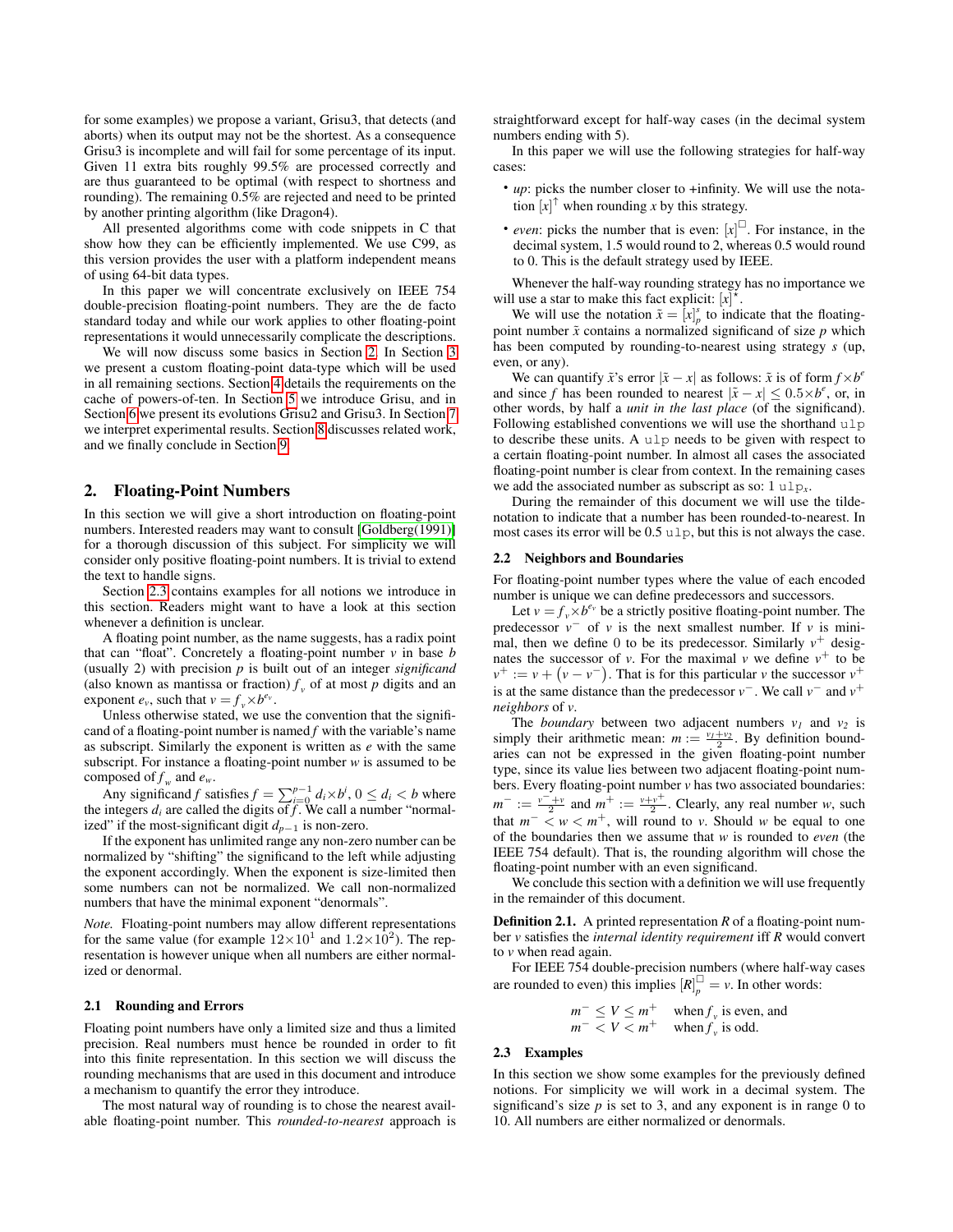In this configuration the extreme values are  $min := 1 \times 10^0$ and  $max := 999 \times 10^{10}$ . The smallest normalized number equals  $100\times10^{0}$ . Non-normalized representations like  $3\times10^{4}$  are not valid. The significand must either have three digits or the exponent must be zero.

Let  $v := 1234$  be a real number that should be stored inside the floating-point number type. Since it contains four digits the number will not fit exactly into the representation and it must be rounded. When rounded to the nearest representation then  $\tilde{v} := [v]_3^* := 123 \times 10^1$  is the only possible representation. The rounding error is equal to  $4 = 0.4$  ulp.

Contrary to *v* the real number  $w := 1245$  lies exactly between to possible representations. Indeed,  $124 \times 10^1$  and  $125 \times 10^1$  are both at distance 5. The chosen representation depends on the rounding mechanism. If rounded up then the significand 125 is chosen. If rounded to even then 124 is chosen. For  $w' = 1235$  both rounding mechanisms would have chosen 124 as significand.

The neighbors of *w* are  $w^- := 123 \times 10^1$  and  $w^+ := 125 \times 10^1$ . Its respective boundaries are therefore  $m^- := 123.5 \times 10^1$  and  $m^+ := 124.5 \times 10^1$ . In this case the neighbors were both at the same distance. This is not true for  $r := 100 \times 10^3$ , with neighbors  $r^- := 999 \times 10^2$  and  $r^+ := 101 \times 10^3$ . Clearly  $r^-$  is closer to *r* than is  $r^+$ .

For the sake of completeness we now show the boundaries for the extreme values and the smallest normalized number. The number *min* has its lower (resp. upper) boundary at  $0.5 \times 10^{1}$ (resp.  $1.5 \times 10^{1}$ ). For *max*, the boundaries are  $998.5 \times 10^{10}$  and  $999.5\times10^{10}$ .

The boundaries for the smallest normalized number are special: even though its significand is equal to 100 the distance to its lower neighbor ( $99 \times 10^{0}$ ) is equal to 1 ulp and not just 0.5 ulp. Therefore its boundaries are  $99.5 \times 10^0$  and  $100.5 \times 10^0$ .

#### 2.4 IEEE 754 Double-Precision

An IEEE 754 double-precision floating-point number, or simply "double", is defined as a base 2 data type consisting of 64 bits. The first bit is the number sign, followed by 11 bits reserved for the exponent  $e_{IEEE}$ , and 52 bits for the significand  $f_{IEEE}$ . For the purpose of this paper the sign-bit is irrelevant and we will assume to work with positive numbers.

With the exception of some special cases (which will be discussed shortly) all numbers are normalized which in base 2 implies a starting 1 bit. For space-efficiency this initial bit is not included in the encoded significant. IEEE 754 numbers have hence effectively a 53 bit significand where the first 1 bit is hidden (with value *hidden* =  $2^{52}$ ). The encoded exponent  $e_{IEEE}$  is an unsigned positive integer which is biased by *bias* = 1075. Decoding an *eIEEE* consist of subtracting 1075. Combining this information, the value *v* of any normalized double can be computed as  $f_v := hidden + f_{IEEE}$ ,  $e_v := e_{IEEE} - bias$  and hence  $v = f_v \times 2^{e_v}$ .

*Note.* This choice of decoding is not unique. Often the significand is decoded as fraction with a decimal separator after the hidden bit.

IEEE 754 reserves some configurations for special values: when  $e_{IEEE} = 0x7FF$  (its maximum) and  $f_{IEEE} = 0$  then the double is infinity (or minus infinity, if the bit-sign is set). When  $e_{IEEE} = 0x7FF$ and  $f_{IEEE} \neq 0$  then the double represents "NaN" (Not a Number).

The exponent  $e_{IEEE} = 0$  is reserved for denormals and zero. Denormals do not have a hidden bit. Their value can be computed as follows:  $f_{IEEE} \times 2^{1-bias}$ .

Throughout this paper we will assume that positive and negative infinity, positive and negative zero, as well as NaN have already been handled. Developers should be careful when testing for negative zero, though. Following the IEEE 754 specification  $-0.0 = +0.0$  and  $-0.0 \nless 0.0$ . One should thus use the sign-bit to efficiently determine a number's sign. In the remainder of this paper a "floating-point number" will designate only a non-special number or a strictly positive denormal. It does not include zero, NaN or infinities.

*Note.* Any value representable by doubles (except for NaNs) has a unique representation.

*Note.* For any non-special strictly positive IEEE double *v* with  $f_{IEEE} \neq 0$  the upper and lower boundaries  $m^+$  and  $m^-$  are at distance  $2^{v_e-1}$ . When  $f_{IEEE} = 0$  then  $m^+$  is still at distance  $2^{v_e-1}$  but the lower boundary only satisfies  $v - m^{-} \leq 2^{v_e - 2}$  $v - m^{-} \leq 2^{v_e - 2}$  $v - m^{-} \leq 2^{v_e - 2}$ .<sup>2</sup>

### <span id="page-2-0"></span>3. Handmade Floating-Point

```
1: typedef struct diy fp {
```

```
2: uint64 t f;
```

```
3: int e;
4: } diy fp;
```
Figure 1: The 
$$
\text{div}_{\text{f}}
$$
 type.

Grisu and its variants only require fixed-size integers, but these integers are used to emulate floating-point numbers. In general reimplementing a floating-point number type is a non-trivial task, but in our context only few operations with severe limitations are needed. In this section we will present our implementation,  $di$ <sub>y</sub> fp, of such a floating-point number type. As can be seen in Figure [1](#page-2-2) it consists of a limited precision integer (of higher precision than the input floating-point number), and one integer exponent. For the sake of simplicity we will use the 64 bit long uint  $64 - t$  in the accompanying code samples. The text itself is, however, size-agnostic and uses *q* for the significand's precision.

**Definition 3.1** (diy-fp). A diy-fp *x* is composed of an unsigned *q*-bit integer  $f_x$  (the significand) and a signed integer  $e_x$  (the exponent) of unlimited range. The value of *x* can be computed as  $\dot{x} = f_x \times 2^{e_x}.$ 

The "unlimited" range of  $\text{div}_{\mathcal{F}}$  fp's exponent simplifies proofs. In practice the exponent type must only have a slightly greater range than the input exponent. Input numbers are systematically normalized, and a denormal will therefore require more bits than the original data-type. We furthermore need some extra space to avoid overflows. For IEEE doubles which reserves 11 bits for the exponent, a 32-bit signed integer is by far big enough.

#### 3.1 Operations

Grisu extracts the significand of its  $di\gamma$  fps in an early stage and diy fps are only used for two operations: subtraction and multiplication. The implementation of the  $di$   $y$   $f$   $p$  type is furthermore simplified by restricting the input and by relaxing the output. For instance, both operations are not required to return normalized results (even if the operands were normalized). Figure [2](#page-3-2) shows the C implementation of the two operations.

The operands of the subtraction must have the same exponent and the result of subtracting both significands must fit into the significand-type. Under these conditions the operation clearly does not introduce any imprecision. The result might not be normalized.

The multiplication returns a  $\text{div}_{\mathcal{I}} f$  *f* containing the rounded result of multiplying the two given  $\text{div}_\text{fps} x$  and *y*. The result might not be normalized. In order to distinguish this imprecise from the precise multiplication we will use the "rounded" symbol for this operation:  $\tilde{r} := x \otimes y$ .

<span id="page-2-1"></span><sup>&</sup>lt;sup>2</sup> The inequality is only needed for  $e_{IEEE} = 1$  where the predecessor is a denormal.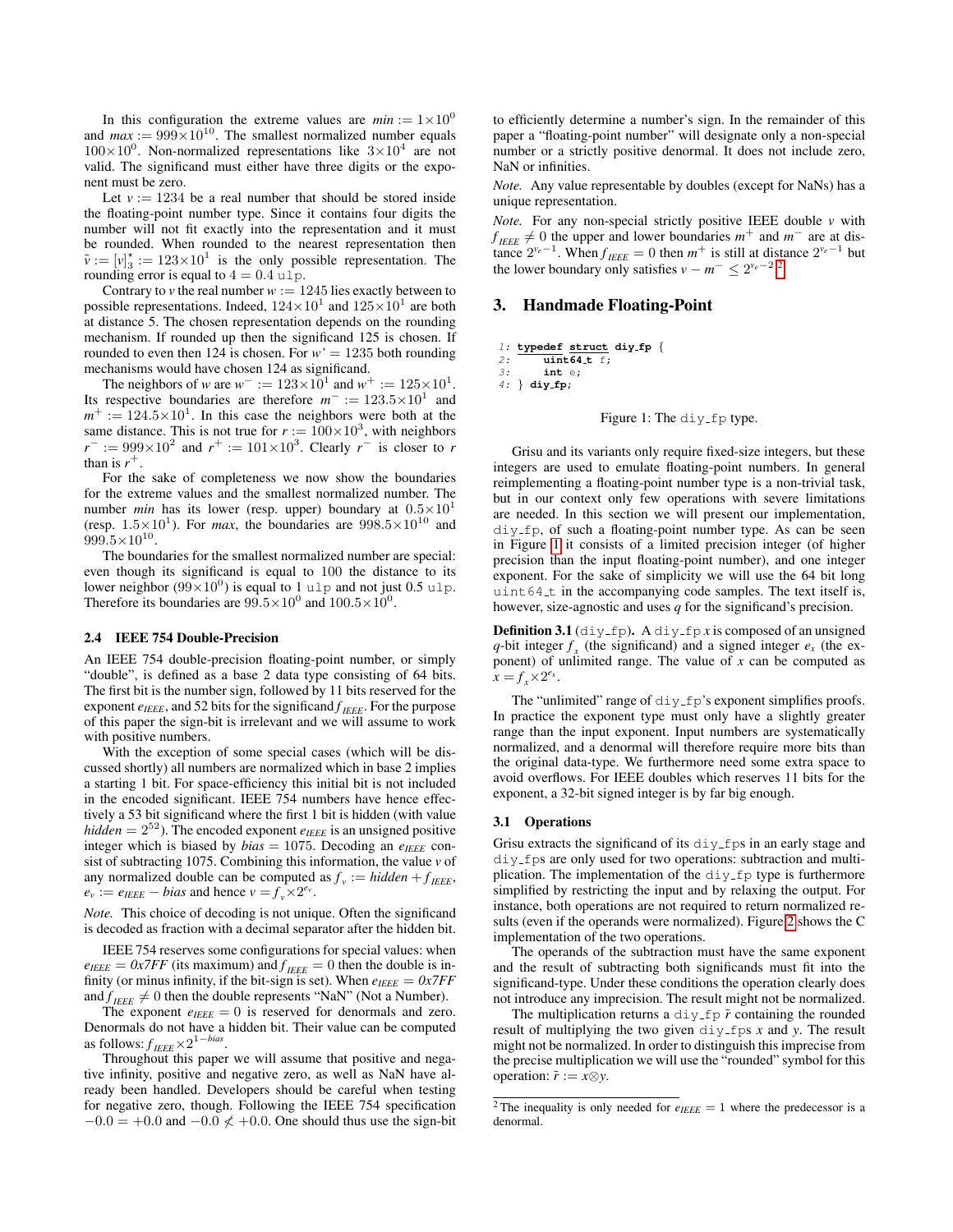```
1: diy_fp minus (diy_fp x, diy_fp y) {<br>2: assert (x,e == y,e && x,f >= y,i
2: assert (x.e == y.e && x.f >= y.f);<br>3: diy_fp r = \{ .f = x.f - y.f, .e = x \}diy_fp r = \{ .f = x.f - y.f, .e = x.e \};4: return r;
5: }
```
(a) Subtraction

```
1: diy fp multiply(diy fp x, diy fp y) {
 2: uint64 t a,b,c,d,ac,bc,ad,bd,tmp;
 3: diy fp r; uint64 t M32 = 0xFFFFFFFF;
 4: a = x.f \geq 32; b = x.f \& M32;<br>5: c = y.f \geq 32; d = y.f \& M32;c = y.f \gg 32; d = y.f \& M32;6: ac = a*c; bc = b*c; ad = a*d; bd = b*d;<br>7: tmp = (bd) > 32) + (ad@M32) + (bc@M32);
       tmp = (bd) > 32) + (ad@M32) + (bc@M32);8: tmp += 1U << 31; // Round
9: r.f = ac + (ad>>32) + (bc>>32) + (tmp>>32);
10: r.e = x.e + y.e + 64;11: return r;
12: }
```
#### (b) Multiplication

Figure 2:  $\text{div}_{\text{F}}$  p operations

**Definition 3.2.** Let *x* and *y* be two diy\_fps. Then

$$
x \otimes y := \left[\frac{f_x \times f_y}{2q}\right]^\uparrow \times 2^{e_x + e_y + q}
$$

The C implementation emulates in a portable way a partial 64 bit multiplication. Since the 64 least significant bits of the multiplication  $f_x \times f_y$  are only used for rounding the procedure does not compute the complete 128-bit result. Note that the rounding can be implemented using a simple addition (line *8*).

Since the result is rounded to 64 bits a  $\text{div}_{\mathcal{I}}$  fp multiplication introduces some error.

<span id="page-3-3"></span>**Lemma 3.3.** Let x and y be two diy\_fps. Then the error of  $x \otimes y$ *is less than or equal to .5* ulp*:*

$$
|x \times y - x \otimes y| \leq .5 \text{ ulp}
$$

*Proof.* We can write  $x \times y$  as  $\frac{f_x \times f_y}{2^q} \times 2^{e_x + e_y + q}$ . Furthermore, by definition  $x \otimes y = \left[\frac{f_x \times f_y}{2^q}\right]^\uparrow \times 2^{e_x + e_y + q}$  and the rounding only introduces an error of .5:  $\Big|$  $\left[\frac{f_x \times f_y}{2q} - \left[\frac{f_x \times f_y}{2q}\right]^\uparrow\right]$ ≤ .5. Since, for *x*⊗*y*,  $1 \text{ ulp} = 2^{q+\epsilon_x+\epsilon_y}$  we can conclude that the error is bounded by  $|x \times y - x \otimes y| \leq .5 \text{ ulp} = .5 \times 2^{q + e_x + e_y}.$  $\Box$ 

<span id="page-3-6"></span>**Lemma 3.4.** Let x and  $\tilde{y}$  be two  $\text{div}_{x} f$  ps, and y a real such that  $|y - \tilde{y}|$  ≤  $u<sub>y</sub>$  ulp. In other words  $\tilde{y}$  is the approximated div\_fp of *y* and has a maximal error of  $u$ <sup>*y*</sup> ulp*. Then the errors add up and the result is bounded by*  $(.5 + u_y)$  *ulp.* 

$$
\forall y, \ |y - \tilde{y}| \le u_y \ u1p \Longrightarrow |x \times y - x \otimes \tilde{y}| < (u_y + .5) \ u1p
$$

*Proof.* By Lemma [3.3](#page-3-3) we have  $|x \times \tilde{y} - x \otimes \tilde{y}| \le 0.5 \times 2^{q + e_x + e_y}$  and by hypothesis  $|y - \tilde{y}| \le u_y \text{ ulp} = u_y \times 2^{e_y}$ .

 $\text{Clearly } |x \times y - x \times \tilde{y}| \leq x \times (u_y \times 2^{e_y}) < u_y \times 2^{q+e_x+e_y}$  and thus, by summing the inequalities  $|x \times y - x \otimes \tilde{y}| < (0.5 + u_y)2^{q + e_x + e_y}$ .

<span id="page-3-7"></span>**Lemma 3.5.** Let x be a normalized diy\_fp,  $\tilde{y}$  be a diy\_fp, *and y a real such that*  $|y - \tilde{y}| \le u_y \text{ ulp}$ . If  $x = 2^{q-1}$  (the minimal *significand) then x*⊗˜*y undershoots by at most <sup>u</sup><sup>y</sup>* 2 ulp *compared to x*×*y.*

$$
|y-\tilde{y}|\leq u_y\;u1p\;\wedge f_x=2^{q-1}\Longrightarrow x\times y-x\otimes \tilde{y}\leq \frac{u_y}{2}\;u1p
$$

*Proof.* By definition  $x \otimes y = \left[\frac{f_y}{2}\right]^{\uparrow} \times 2^{e_x + e_y + q}$ . Since  $\frac{f_y}{2}$  is either exact or a half-way case we have  $\left[\frac{f_y}{2}\right]^{\uparrow} \times 2^{e_x+e_y+q} \geq f_y \times 2^{e_x+e_y+q-1}$ and hence  $x \otimes \tilde{y} \geq x \times \tilde{y}$ . Also  $|x \times y - x \times \tilde{y}| \leq u_y \times 2^{q + e_x + e_y - 1}$  and thus  $x \times y - x \otimes \tilde{y} \le \frac{u_y}{2}$  ulp.  $\Box$ 

### <span id="page-3-0"></span>4. Cached Powers

Similar to White's approach (see the introduction) Grisu needs a cache of precomputed powers-of-ten. The cache must be precomputed using high-precision integer arithmetic. It consists of normalized diy fp values  $\tilde{c}_k := [c_k]_q^*$  where  $c_k := 10^k$ . Note that, since all *c<sub>k</sub>* are normalized  $\forall i, 3 \leq e_{\tilde{c}_i}^* - e_{\tilde{c}_{i-1}} \leq 4$ .

The size of the cache (*k*'s range) depends on the used algorithm as well as the input's and  $diy$ <sub>-fp</sub>'s precision. We will see in Section [5](#page-3-1) how to compute the needed range. For IEEE doubles and 64 bit diy fps a typical cache must hold roughly 635 precomputed values. Without further optimizations the cache thus takes about 8KB of memory. In [\[Coonen\(1984\)\]](#page-10-1) Coonen discusses efficient ways to reduce the size of this cache.

The corresponding C procedure has the following signature:

**diy fp** cached power(**int** k);

#### <span id="page-3-5"></span>4.1 k Computation

Grisu (and its evolutions) need to find an integer  $k$  such that its cached power  $\tilde{c}_k = f_{c_k} \times 2^{e_{c_k}} = \left[10^k\right]_q^*$  satisfies  $\alpha \le e_{c_k} + e \le \gamma$ for a given *e*,  $\alpha$  and  $\gamma$ . We impose  $\gamma \ge \alpha + 3$ , since otherwise a solution is not always possible. We now show how to compute the sought *k*.

All cached powers are normalized and any  $f_{c_k}$  thus satisfies  $2^{q-1} \leq f_{c_k} < 2^q$ . Hence,  $2^{e_{c_k}+q-1} \leq \tilde{c_k} < 2^{e_{c_k}+q}$ .

Suppose that all cached powers are exact (i.e. have no rounding errors). Then *k* (and its associated  $\tilde{c_k}$ ) can be found by computing the smallest power of ten  $10^k$  that verifies  $10^k \geq 2^{\alpha - e + q - 1}$ .

$$
k := \left\lceil \log_{10} 2^{\alpha - e + q - 1} \right\rceil = \left\lceil (\alpha - e + q - 1) \times \frac{1}{\log_2 10} \right\rceil
$$

<span id="page-3-4"></span>1: **#define** D 1 LOG2 10 0.30102999566398114 // 1/lg(10) 2: **int** k\_comp(**int** e, **int** alpha, **int** gamma) {<br>3: **return** ceil((alpha-e+63) \* D\_1\_LOG2\_10); 4: }

Figure 3: k computation C procedure

Figure [3](#page-3-4) presents a C implementation (specialized for  $q = 64$ ) of this computation. In theory the result of the procedure could be wrong since  $\tilde{c}_k$  is rounded, and the computation itself is approximated (using IEEE floating-point operations). In practice, however, this simple function is sufficient. We have exhaustively tested all exponents in the range -10000 to 10000 and the procedure returns the correct result for all values.

### <span id="page-3-1"></span>5. Grisu

In this section we will discuss Grisu, a fast intuitive printing algorithm. We will first present its idea, followed by a formal description of the algorithm. We then prove its correctness, and finally show a C implementation.

Grisu is very similar to Coonen's algorithm (presented in [\[Coonen\(1980\)\]](#page-10-0)). By replacing the extended types (floating-point numbers with higher precision) of the latter algorithm with  $div_F$ types, Coonen's algorithm becomes a special case of Grisu.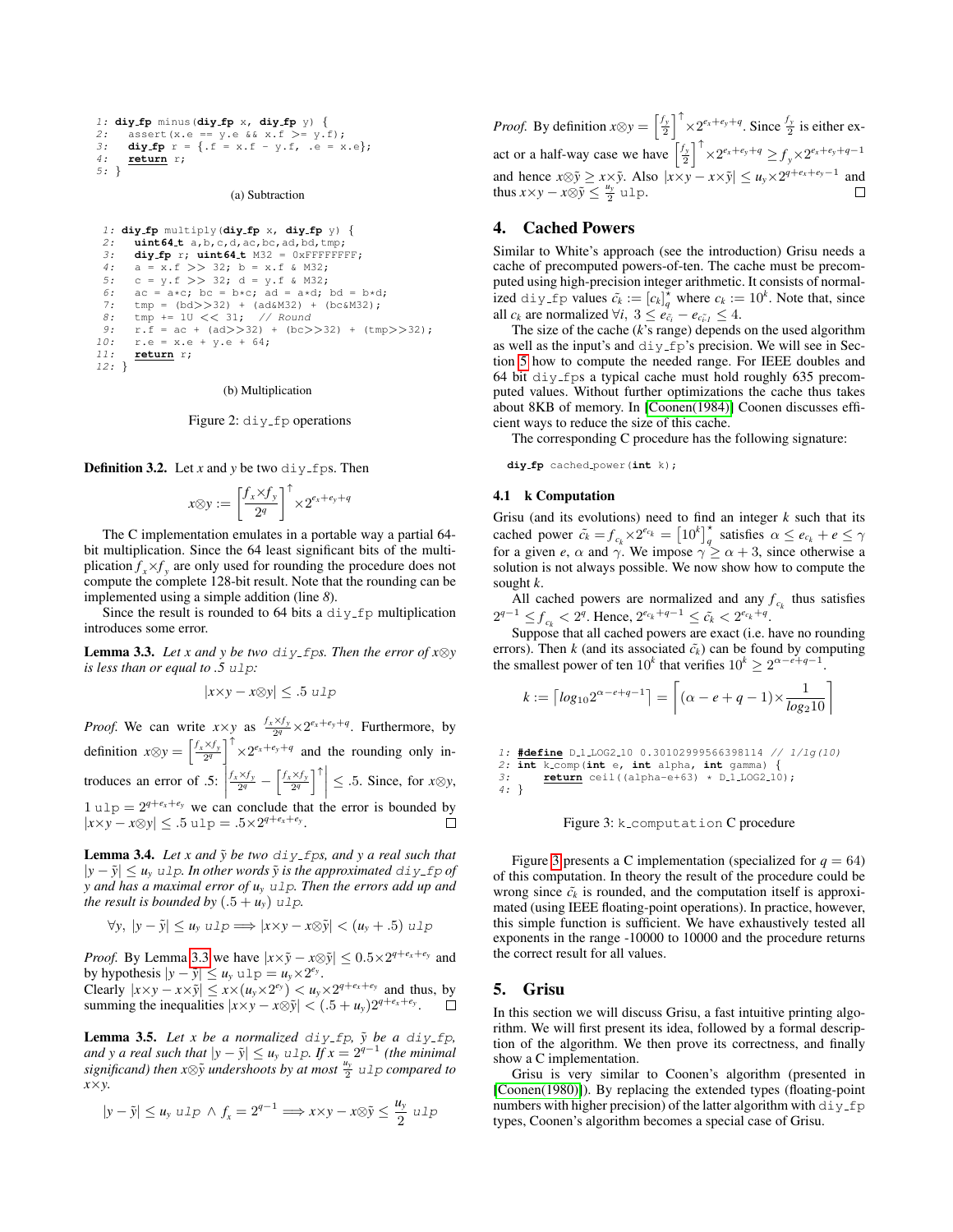### 5.1 Idea

Printing a floating-point number is difficult because its significant and exponent cannot be processed independently. Dragon4 and its variants therefore combine the two components and work with high-precision rationals instead. We will now show how one can print floating-point numbers without bignums.

Assume, without loss of generality, that a floating-point number *v* has a negative exponent. Then *v* can be expressed as  $\frac{f_v}{2^{-e_v}}$ . The decimal digits of  $\nu$  can be computed by finding a decimal exponent *t* such that  $1 \leq \frac{f_v \times 10^t}{2^{-e_v}} < 10$ .

The first digit is the integer result of this fraction. Subsequent digits are generated by repeatedly taking the remainder of the fraction, multiplying the numerator by 10 and by computing the integer result of the newly obtained fraction.

The idea behind Grisu is to cache approximated values of  $\frac{10^t}{2^{e_t}}$ . The expensive bignum operations disappear and are replaced by operations on fixed-size integer types.

A cache for all possible values of *t* and *e<sup>t</sup>* would be expensive and Grisu therefore simplifies its cache requirement by only storing normalized floating-point approximations of all relevant powers of ten:  $\tilde{c}_k := \left[10^k\right]_q^*$  (where *q* is the precision of the cached numbers). By construction the digit generation process uses a power of ten with an exponent  $e_{\tilde{c}_t}$  close to  $e_v$ . Even though  $e_{\tilde{c}_t}$  and  $e_v$  do not cancel each other out anymore, the difference between the two exponents will be small and can be easily integrated in the computation of *v*'s digits.

In fact, Grisu does not use the power of ten  $\tilde{c}_k$  that yields the smallest remaining power of two, but selects the power-of-ten so that the difference lies in a certain range. We will later see that different ranges yield different digit-generation routines and that the smallest difference is not always the most efficient choice.

### 5.2 Algorithm

In this section we present a formalized version of Grisu. As explained in the previous section, Grisu uses a precomputed cache of powers-of-ten to avoid bignum operations. The cached numbers cancel out most of *v*'s exponent so that only a small exponent remains. We have also hinted that Grisu chooses its power-of-ten depending on the sought remaining exponent. In the following algorithm we parametrize the remaining exponent by the variables  $\alpha$ and  $\gamma$ . We impose  $\gamma \ge \alpha + 3$  and later show interesting choices for these parameters. For the initial discussion we assume  $\alpha := 0$ and  $\gamma := 3$ .

### Algorithm Grisu

Input: positive floating-point number *v* of precision *p*

**Preconditions:** diy\_fp's precision *q* satisfies  $q \geq p+2$ , and the powers-of-ten cache contains precomputed normalized rounded diy fp values  $\tilde{c_k} = \left[10^k\right]_q^*$ . We will determine *k*'s necessary range shortly.

Output: a string representation in base 10 of *V* such that  $[V]_p^{\square} = v$ . That is, *V* would round to *v* when read again.

# Procedure:

- 1. *Conversion*: determine the normalized  $\text{div}_{\text{f}}$  w such that  $w = v$ .
- **2.** *Cached power*: find the normalized  $\tilde{c_k} = f_c \times 2^{e_c}$  such that  $\alpha \leq e_c + e_w + q \leq \gamma$
- **3.** *Product*: let  $\tilde{D} = f_D \times 2^{e_D} := w \otimes \tilde{c}_k$ .
- **4.** *Output*: define  $V := \tilde{D} \times 10^k$ . Produce the decimal presentation of  $\tilde{D}$  followed by the string "e" and the decimal representation of *k*.

Since the significand of the  $di\psi$ -fp is bigger than the one of the input number the conversion of step 1 produces an exact result. By definition  $\text{div}_z$  fps have an infinite exponent range and *w*'s exponent is hence big enough for normalization. Note that the exponent  $e_w$  satisfies  $e_w \leq e_v - (q - p)$ . With the exception of denormals we actually have  $e_w = e_v - (q - p)$ .

The sought  $\tilde{c_k}$  of step 2 must exist. It is easy to show that  $∀i, 0 < e \tilde{e}_{ci} - e \tilde{e}_{i-l} \leq 4$  and since the cache is unbounded the required  $\tilde{c<sub>k</sub>}$  has to be in the cache. This is the reason for the initial requirement  $\gamma \geq \alpha + 3$ .

An infinite cache is of course not necessary. *k*'s range depends only on the input floating-point number type (its exponent range), the diy fp's precision *q* and the pair  $\alpha$ ,  $\gamma$ . By way of example we will now show how to compute *kmin* and *kmax* for IEEE doubles,  $q = 64$ , and  $\alpha = 0$ ,  $\gamma = 3$ .

Once IEEE doubles have been normalized (which requires them to be stored in a different data-type) the exponent is in range −1126 to +971 (this range includes denormals but not 0). Stored as  $\text{div}_{\mathcal{I}} f$  fps the double's exponent decreases by the difference in precision (accounting for the normalization), thus yielding a range of  $-1137$  to  $+960$ . Invoking k comp from Section [4.1](#page-3-5) with these values yields:

•  $k_{min} := k_{\text{1}} \text{comp}(960 + 64) = -289$ , and

• 
$$
k_{max} := k_{\text{comp}}(-1137 + 64) = 342.
$$

In step 3 *w* is multiplied with  $\tilde{c_{k}}$ . The goal of this operation is to obtain a diy fp  $\overline{D}$  that has an exponent  $e_D$  such that  $\alpha \leq e_D \leq \gamma$ . Some configurations make the next step (output) easy. Suppose, for instance, that  $e_D$  becomes zero. Then  $\tilde{D} = f_D$  and the decimal digits of  $\tilde{D}$  can be computed by printing the significand  $f_D$  (a *q*-bit integer). With an exponent  $e_D \neq 0$  the digit-generation becomes slightly more difficult, but since  $e_D$ 's value is bounded by  $\gamma$  the computation is still straightforward.

Grisu's result is a string containing  $\tilde{D}$ 's decimal representation followed by the character "e" and *k*'s digit. As such it represents the number  $V := \tilde{D} \times 10^k$ . We claim that *V* yields *v* when rounded to floating-point number of precision *p*.

Theorem 5.1. *Grisu's result V satisfies the internal identity re* $q$ *uirement:*  $[V]_p^{\square} = v$ .

*Proof.* In the best case  $V = v$  and the proof is trivial. Now, suppose  $V > v$ . This can only happen if  $\tilde{c_k} > c_k$ . We will ignore *V*'s parity and simply show the stronger strict inequality  $V < m<sup>+</sup>$ . Since  $c<sub>k</sub>$  is positive we can reformulate our requirement as  $(V - v) \times c_{-k} < (m^+ - v) \times c_{-k}$ .

Using the equalities  $v = w$ ,  $V = w \otimes \tilde{c}_k \times 10^k$ ,  $10^k \times c_k = 1$ , and  $m^+ - v = 2^{\tilde{e}_v - 1}$  this expands to  $w \otimes \tilde{c}_k - w \times c_k < 2^{\tilde{e}_v - 1} \times c_k$ . Since, by hypothesis,  $e_v \ge e_w + 2$  it is hence sufficient to show that  $w \otimes \tilde{c_k} - w \times c_k < 2^{e_w+1} \times c_k$ .

We have two cases:

- $f_c > 2^{q-1}$ . By hypothesis  $\tilde{c_k}$ 's error is bounded by .5 ulp and thus  $c_k \geq 2^{(q-1)+e_c}$ . It suffices to show that  $w \otimes c_k - w \times c_k$  is strictly less than  $2^{e_w+q+e_c}$  which is guaranteed by Lemma [3.4.](#page-3-6)
- $f_c = 2^{q-1}$ . Since the next lower diy fp is only at distance  $2^{e_c-1}$  and  $c_k$  is rounded to nearest,  $c_k$ 's error is bounded by  $\frac{1}{4}$ ulp. Clearly  $c_k \geq (2^{q-1} - \frac{1}{4}) \times 2^{e_c} \geq \frac{7}{8} \times 2^{(q-1)+e_c}$  for any *q* ≥ 2. The inequality  $w \otimes c^x_k - w \times c_k < \frac{7}{8} \times 2^{(e_w + 1) + (q-1) + e_c}$ is (due to the smaller error of  $\tilde{c_k}$ ) guaranteed by Lemma [3.4.](#page-3-6)

We have proved the theorem for  $V \geq v$ . The remaining case *V* < *v* can only happen when  $c^x_k$  <  $c^x_k$ . Now suppose:

•  $f_v > 2^{p-1}$  and therefore  $v - m^- = 2^{e_v - 1}$ . The proof for this case is similar to the previous cases.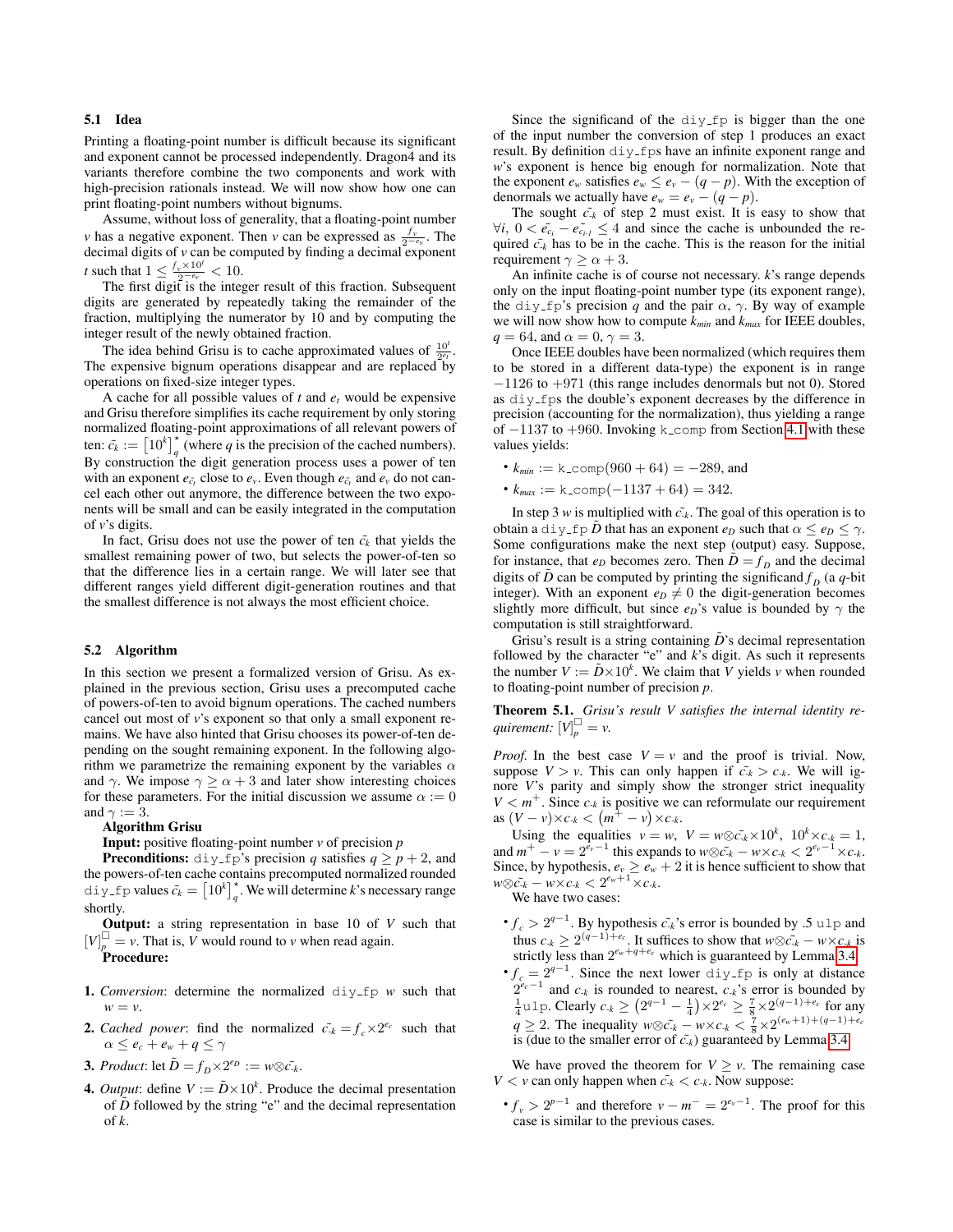•  $f_v = 2^{p-1}$  and therefore  $v - m^- = 2^{e_v - 2}$ . Since  $f_v$  is even we only need to show  $m^- \leq V$ . Using similar steps as before it suffices to show that  $2^{e_w + (q-1) + e_c} \leq w \otimes \tilde{c}_k - w \times c_k$  which is guaranteed by Lemma [3.5.](#page-3-7)

 $\Box$ 

#### 5.3 C Implementation

We can now present a C implementation of Grisu. This implementation uses 64 bit integers, but a proof of concept version, using only 55 bits, can be found on the author's homepage.

```
1: #define TEN7 10000000
 2: void cut(diy fp D, uint32 t parts[3]) {
 3: parts [2] = (D.f % (TEN7 >> D.e)) << D.e;<br>4: uint64_t tmp = D.f / (TEN7 >> D.e);
         uint64_t tmp = D.f / (TEN7 >> D.e);
 5: parts[1] = tmp % TEN7;<br>6: parts[0] = tmp / TEN7;
        parts[0] = tmp / TEN7;7: }
 8: void grisu(double v, char* buffer) {<br>9: div_fp w: uint32_t ps[3]:
9: diy fp w; uint32 t ps[3];<br>10: int q = 64, alpha = 0, qa
10: int q = 64, alpha = 0, gamma = 3;<br>11: w = normalize-div.fv (double2div.fv)w = normalize_diy_fp(double2diy_fp(v));
12: int mk = k_comp(w.e + q, alpha, gamma);<br>13: div_fp c_mk = cached_power(mk):
13: diy fp c mk = cached power(mk);<br>14: div fp D = multiply(w, c mk);
         \text{div}_{\text{F}}\text{p} \text{D} = multiply(w, c_mk);
15: cut(D, ps);<br>16: sprintf(buf)16: sprintf(buffer, "%u%07u%07ue%d",<br>17: psill, psill, psill, -ml
                     ps[0], ps[1], ps[2], -mk);
18: }
```
Figure 4: C implementation of Grisu with  $\alpha, \gamma = 0, 3$ .

In Figure [4,](#page-5-0) line *8* we show the core grisu procedure specialized for  $\alpha := 0$  and  $\gamma := 3$ . It accepts a non-special positive double and fills the given buffer with its decimal representation. Up to line *15* the code is a direct translation from the pseudo-algorithm to C. In this line starts step 4 (output).

By construction  $D \cdot e$  is in the range  $0 - 3$ . With a sufficiently big data-type one could simply shift  $D \cdot f$ , the significand, and dump its decimal digits into the given buffer. Lacking such a type (we assume that  $uint64_t$  is the biggest native type), Grisu cuts D into three smaller parts (stored in the array ps) such that the concatenation of their decimal digits gives D's decimal digits (line *15*).

Note that  $2^{67} = 147573952589676412928$  has 21 digit. Three 7-digit integers will therefore always be sufficient to hold all decimal digits of D.

In line *16* ps' digits and the decimal exponent are dumped into the buffer. For simplicity we have used the stdlib's sprintf procedure. A specialized procedure would be significantly faster, but would unnecessarily complicate the code.

Another benefit of cutting D's significand into smaller pieces is that the used data-type  $(uint32_t)$  can be processed much more efficiently. In our specialized printing procedure (replacing the call to sprintf) we have noticed tremendous speed improvements due to this choice. Indeed, current processors are much faster when dividing uint32 ts than uint64 ts. Furthermore the digits for each part can be computed independently which removes pipeline stalls.

### 5.4 Interesting target exponents

We will now discuss some interesting choices for  $\alpha$  and  $\gamma$ . The most obvious choice  $\alpha, \gamma := 0,3$  has already been presented in the previous section. Its digit-generation technique (cutting D into three parts of 7 digits each) can be easily extended to work for target exponents in the range  $\alpha := 0$  to  $\gamma := 9$ . One simply has to cut D into three uint32\_ts of 9 decimal digits each. As a consequence *D*'s decimal representation might need up to 27 digits.

On the one hand the bigger  $\gamma$  increases the output size (without increasing its precision), but on the other hand the extended range provides more room to find a suitable cached power-of-ten. The increased clearance can, for instance, be used to reduce the number of cached powers-of-ten. It is possible to remove two thirds of the cache while still being able to find the required  $\tilde{c}_k$  of step 2. Indeed, two cached powers-of-ten  $\tilde{c}_i$  and  $c_{i+3}$  will always satisfy  $e_{c_{i+3}} - e_{\tilde{c}_i} \leq 10.$ 

Another technique uses the increased liberty to choose the "best" cached power-of-ten among all that satisfy the requirement. For example, a heuristic could prefer exact cached numbers over inexact ones. Without additional changes to the core algorithm there is however little benefit in using such a heuristic.

Despite the added optimization opportunities the basic digitgeneration technique still stays the same, though. We therefore move on to the next interesting exponent range:  $\alpha, \gamma := -63, -60$ .

```
1: int digit gen no div(\text{diy}\text{-fp} D, \text{char} buffer) {<br>2: int i = 0, q = 64; \text{diy}\text{-fp} one;
 2: int i = 0, q = 64; diy fp one;<br>3: one, f = ((\text{uint64.t}) 1) \leq \text{--}D.
          3: one.f = ((uint64 t) 1) << -D.e; one.e = D.e;
 4: buffer[i++] = '0' + (D.f >> -one.e); //division<br>5: uint64.t f = D.f. & (one.f - 1): // modulo
          uint64_t f = D.f & (one.f - 1); // modulo
 6: buffer[i++] = \prime.';<br>7: while (-one.e > \alpha -
 7: while (-\text{one.e} > q - 5) {<br>8: uint64.t tmp = (f << 2)8: uint64.t tmp = (f \leq \geq 2) & (one.f - 1);<br>9: int d = f \geq 2 (-one.e - 3);
9: int d = f >> (-one.e - 3);<br>
10: d &= 6; f = f + tmp; d += f >> (-one.e - 1);
11: \text{buffer}[\text{i++}] = '0' + d;12: one.e++; one.f >>= 1;<br>13: f \&= one.f - 1;
             f \&= one.f - 1;
14:<br>15:15: while (i < 19) {<br>
16: \frac{f}{f} = 10;
16: \overline{f *}= 10;<br>17: buffer[i+
17: \text{buffer}[\text{i++}] = '0' + (\text{f} >) - \text{one.e};<br>18: \text{f} = \text{one.f} - 1;f \&= one.f - 1;
19: }
20: return i;
21: }
```
Figure 5: Digit generation for  $\alpha = -63$  and  $\gamma = -60$ .

The beauty of this exponent range lies in the fact that the normalized diy\_fp *one*, representing the number 1, is composed of  $f_{one} = 2^{63}$  and  $e_{one} = -63$ . Usually expensive operations, such as division and modulo, can be implemented very efficiently for this significand. The C implementation in Figure [5](#page-5-1) dispenses of division and modulo operators entirely and uses only inexpensive operations such as shifts and additions. With the exception of the exponent (which has at most 3 digits) Grisu manages to produce a decimal representation of an input IEEE floating-point number without any division at all. The price for this feat is the complicated code of Figure [5.](#page-5-1) Its complexity is necessary to avoid overflows. For simplicity we will start by describing the algorithm without caring for data-type sizes.

Algorithm digit-gen-no-div **Input:** a diy\_fp *D* with exponent  $-63 \le e_D \le -60$ . Output: a decimal representation of *D*. Procedure:

- 1. *One*: determine the diy\_fp *one* with  $f_{one} = 2^{-e_D}$  and  $e_{one} = e_D$ .
- **2.** *Digit0*: compute  $d_0 := \left\lfloor \frac{D}{one} \right\rfloor$  and  $D_1 := D \text{ mod } one$
- **2b.** *Ten*: If  $d_0 \ge 10$  emit the digit "1" followed by the character representing  $d<sub>0</sub> - 10$ . Otherwise emit the character representing the digit *d0*.
- 3. *Comma*: emit ".", the decimal separator.
- 4. *Digits*: generate and emit digits *d<sup>i</sup>* as follows •  $d_i := \left\lfloor \frac{10 \times D_i}{one} \right\rfloor$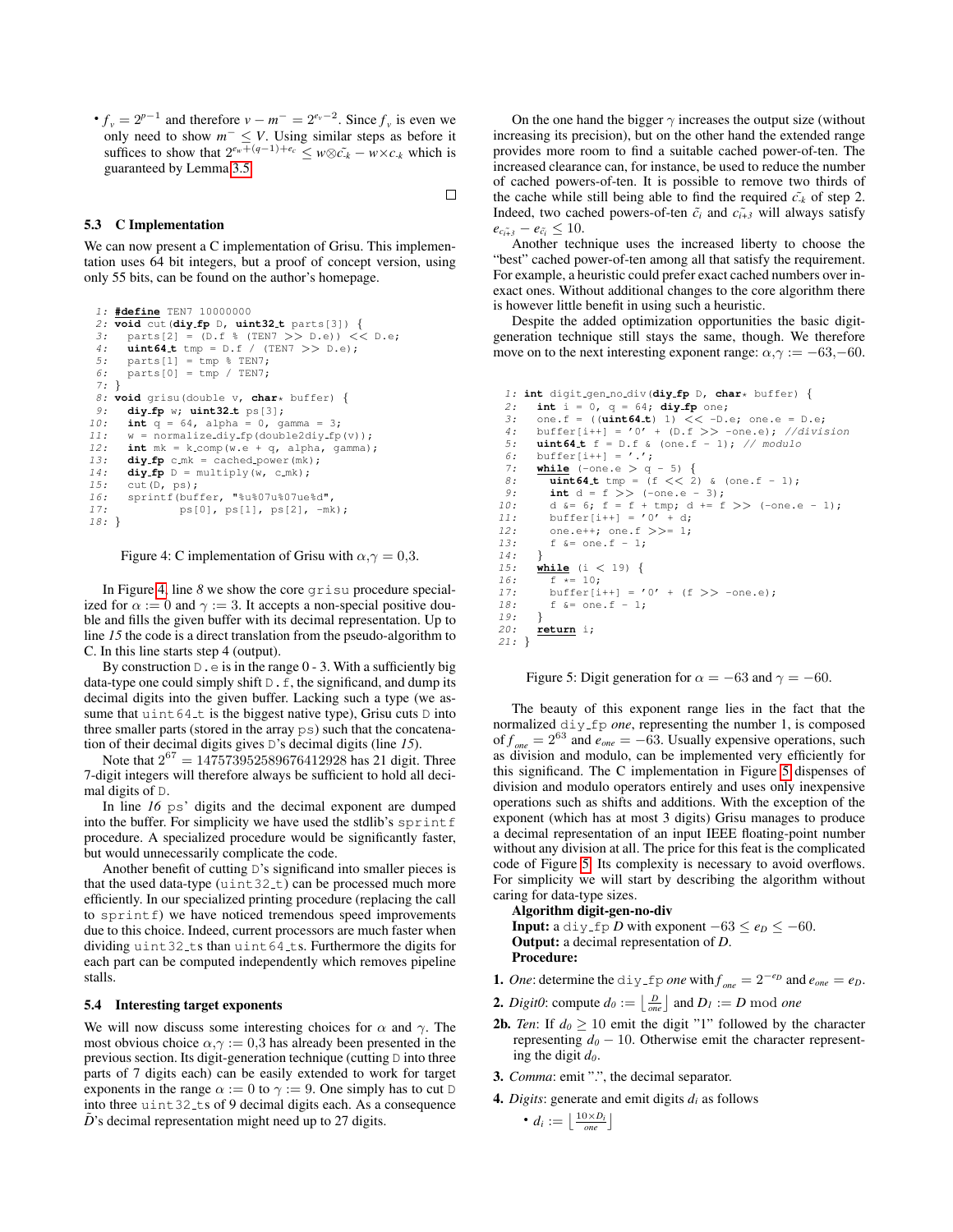- emit the character representing the digit *d<sup>i</sup>*
- $D_{i+1} := 10 \times D_i \text{ mod one}$
- 5. *Stop*: stop at the smallest positive integer *n* such that  $D_n = 0$ .

We will now show that the algorithm computes a decimal representation of *D*. Let  $R_i$  be the number that is obtained by reading the emitted characters up to and including *di*.

In step 2b  $d_0$  is printed. Since  $d_0$  consists of at most 4 binary digits it cannot exceed 15, and therefore (after this step)  $R_0$  evaluates to  $d_0$ . We declare the following invariant for the loop of step 4:  $D = R_i + \frac{D_{i+1}}{10^{i}}$ . Clearly the invariant holds for  $i = 0$ , and the invariant is still valid after the execution of the loop-body. We can hence conclude that  $D = R_{n-1}$ .

The C implementation of this algorithm is more involved as it has to deal with overflows. When multiplying  $D_i$  by ten (step 4) the result might not fit into a uint 64 t. The code has therefore been split into two parts, one that deals with potential overflows, and another where the product safely fits in the data-type. The test in line *7* checks if the result fits into a uint64\_t. Indeed,  $D_i <$  *one* for any  $1 \leq i \leq n$  and with 4 additional bits the multiplication will not overflow. The easy, fast case is then handled in line *15*. This loop corresponds to the loop of step 4. Note that digit gen no div produces at most 18 digits. We will discuss this choice shortly.

Should  $10\times D_i$  not fit into a uint64<sub>-t</sub> the more complicated loop of line *7* is used. As to avoid overflows the code combines the multiplication by ten with the division/modulo by *one*. By construction  $e_D = e_{one}$  and  $f_{one} = 2^{-e_{one}}$ . The division by *one* can thus be written as  $\frac{D_i \times 10}{one} = \frac{f_{D_i} \times 10}{f_{one}}$  $f_{one}^{(X10)} = \frac{4 \times f_{D_i} + f_{D_i}}{2^{-e_{one}-1}}$ . From this equation it is then only a small step to the implementation in Figure [5.](#page-5-1)

In order to escape from this slow case digit gen no div introduces an implicit common denominator. In line *12* one is divided by this denominator. This way one's exponent decreases at each iteration and after at most 5 iterations the procedure switches to the lightweight loop.

Our implementation takes some shortcuts compared to the described algorithm: it skips step 2b and prints at most 18 digits. The first shortcut is only possible when Grisu uses the smallest cached power-of-ten that satisfies the range-requirement, since in that case  $d_0$  < 10. The 18 digit shortcut relies on the high precision (64 bits) used in the implementation. An implementation featuring only two extra-bits (55 bits for IEEE doubles) is forced to continue iterating until  $D_i = 0$ . Since each iteration clears only one bit one could end up with 55 decimal digits.

```
1: int digit gen mix(diy fp D, char* buffer) {
 2: diy_fp one;<br>3: one.f = ((1
         3: one.f = ((uint64 t)1)<<-D.e; one.e = D.e;
 4: uint32 t part1 = D.f >> -one.e;
 5: uint64 t f = D.f & (one.f - 1);
 6: int i = sprintf(buffer, "\{u''\}, part1);<br>7: buffer[i++] = '.';
 7: buffer[i++] = '.';<br>8: while (i < 19) {
 8: while (i < 19) {<br>9: f * = 10;
9: f \neq 10;<br>10: buffer[i]
10: \text{buffer}[\text{i++}] = '0' + (\text{f} > > -\text{one.e});<br>11: \text{f} \&= \text{one.f} - 1;f \&= one.f - 1;
\begin{array}{cc} 12: & \\ 13: & \mathbf{1} \end{array}13: return i;
14: }
```
Figure 6: Digit generation for  $\alpha = -59$  and  $\gamma = -32$ .

Finally one can mix both digit-generation techniques. The pro-cedure in Figure [6](#page-6-1) can be used for  $\alpha, \gamma := -59, -32$ . It combines the advantages of the previous approaches. It cuts the input number D into two parts: one that fits into a 32 bit integer and one part that can be processed without divisions. By construction it does not need to worry about overflows and therefore features relatively

straightforward code. Among the presented digit-generation procedures it also accepts the greatest range of exponents. Compared to the configuration  $\alpha, \gamma = 0.3$  this version needs only a ninth of the cached powers. For completeness sake we now present its pseudoalgorithm:

#### Algorithm digit-gen-mix

**Input:** a diy\_fp *D* with exponent  $-59 \le e_D \le -32$ . Output: a decimal representation of *D*. Procedure:

- 1. *One*: determine the diy\_fp *one* with  $f_{one} = 2^{-ep}$  and  $e_{one} = e_D$ .
- **2.** *Parts*: compute *part1* :=  $\left\lfloor \frac{D}{one} \right\rfloor$  and *part2* := *D* mod *one*
- 3. *Integral*: print the digits of part1.
- 4. *Comma*: emit ".", the decimal comma separator.
- 5. *Fractional*: let  $D_0 := part2$ . Generate and emit digits  $d_i$  (for  $i \geq 0$ ) as follows

• 
$$
d_i := \left\lfloor \frac{10 \times D_i}{one} \right\rfloor
$$

- emit the character representing the digit *d<sup>i</sup>*
- $D_{i+1} := 10 \times D_i \text{ mod one}$

6. *Stop*: stop at the smallest positive integer *n* such that  $D_n = 0$ .

The C implementation takes the same shortcut as for the nodivision technique: it stops after 18 digits. The reason is the same as before.

Note that the mixed approach can be easily extended to accept exponents in the range  $\alpha, \gamma := -59.0$  by cutting the input number into four (instead of two) parts. This last version would require 64 bit divisions and would therefore execute slower than the shown one. However it would require the least amount of cached powersof-ten.

We will base future evolutions of Grisu on digit-get-mix with  $\alpha$ ,  $\gamma = -59, -32$ . This configuration contains the core ideas of all presented techniques without the obfuscating overflow-handling operations. All improvements could be easily adapted to other ranges.

### <span id="page-6-0"></span>6. Evolutions

In this section we will present evolutions of Grisu: *Grisu2* and *Grisu3*. Both algorithms are designed to produce shorter outputs. Grisu may be fast, but its output is clearly suboptimal. For example, the number 1.0 is printed as 10000000000000000000e-19. The optimal solution (printed by Grisu2 and Grisu3) avoids the trailing '0' digits.

Grisu2 and Grisu3 use the extra capacity of the used integer type to shorten the produced output. That is, if the  $div_{\mathcal{L}}$  fp integer type has more than two extra bits, then these bits can be used to create shorter results. The more bits are available the more often the produced result will be optimal. For 64-bit integers and IEEE doubles (with a 53-bit significand) more than 99% of all inputnumbers can be converted to their shortest decimal representation.

Grisu2 and Grisu3 differ in the way they handle the non-optimal solutions. Grisu2 simply generates the best solution that is possible with the given integer type, whereas Grisu3 rejects numbers for which it cannot prove that the computed solution is optimal.

For demonstration purposes we include *rounding* as an optimality requirement for Grisu3. It is simple to adapt Grisu2 so it rounds its outputs, too.

Finally we render Grisu2 and Grisu3 more flexible compared to Grisu. There are different ways to format a floating-point number. For instance the number 1.23 could be formatted as 1.23, 123e-2, or 0.123e1. For genericity it is best to leave the formatting to a specialized procedure. Contrary to Grisu, Grisu2 and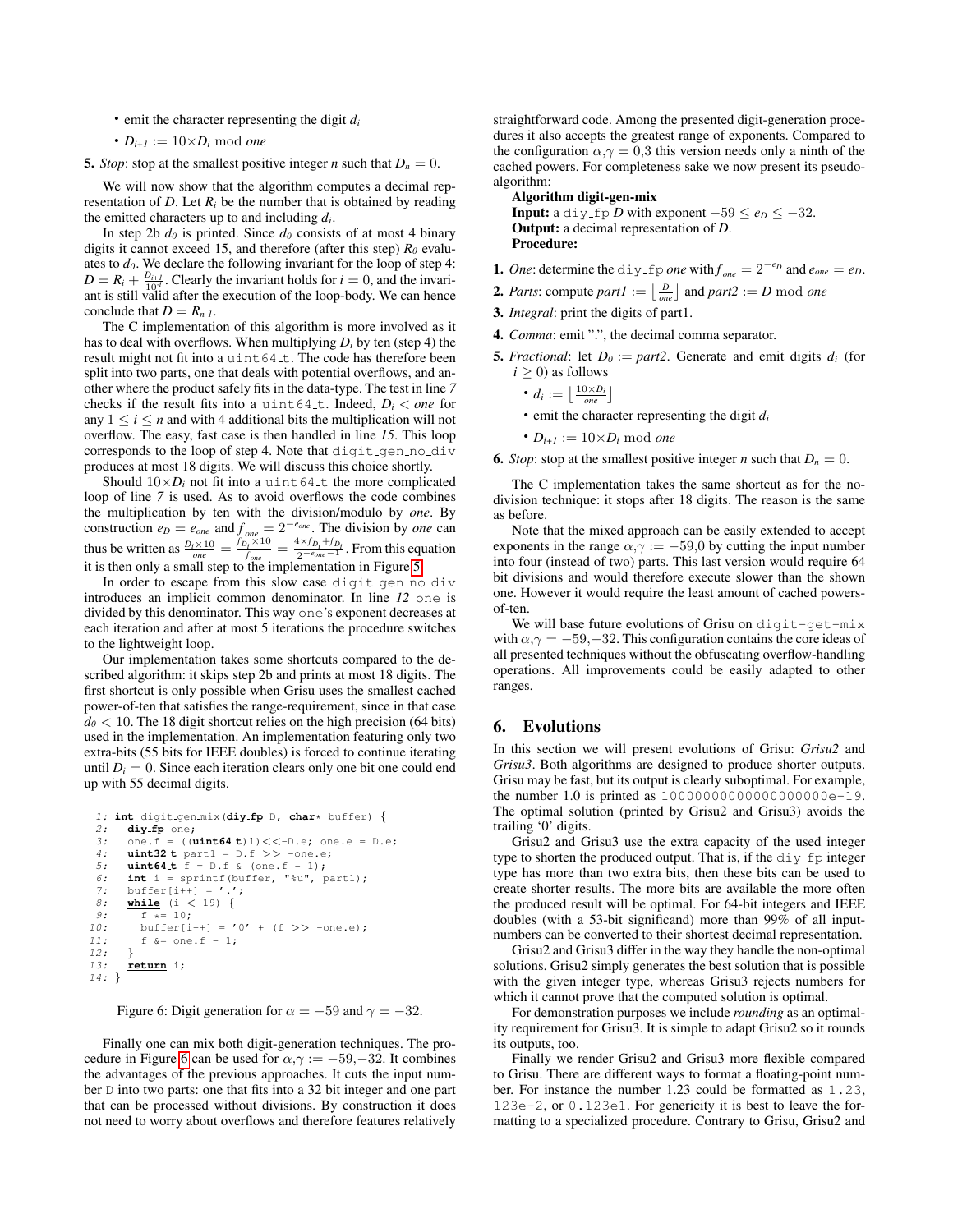Grisu3 do not produce a complete decimal representation but simply produce its digits ("123") and the corresponding exponent (-2). The formatting procedure then needs to combine this data to produce a representation in the required format.

#### 6.1 Idea

We will first present the general idea of Grisu2 and Grisu3, and then discuss each algorithm separately. Both algorithms try to produce optimal output (with respect to shortness) for a given input-number *v*.

The optimal output of input *v* represents a number *V* with the smallest leading length that still satisfies the internal identity requirement for  $v^3$  $v^3$ . The "leading length" of *V* is its digit length once it has been stripped of any unnecessary leading and trailing '0' digits.

**Definition 6.1.** Let  $v$  be a positive real number and  $n$ ,  $l$  and  $s$  be integers, such that  $l \geq 1$ ,  $10^{l-1} \leq s < 10^l$ ,  $v = s \times 10^{n-l}$  and *l* as small as possible. Then the *l* decimal digits of *s* are *v*'s *leading digits* and *l* is *v*'s *leading length*.

In the following we demonstrate how the optimal *V* can be computed. Let *v* be a floating-point number with precision *p* and let  $m^-$ ,  $m<sup>+</sup>$  be its boundaries (as described in Section [2.2\)](#page-1-2). Assume, without loss of generality, that its significand  $f<sub>v</sub>$  is even. The optimal output consist of a number *V* such that  $m^{-} \leq V \leq m^{+}$  and such that *V*'s significant length is minimal.

The current state of art [\[Burger and Dybvig\(1996\)\]](#page-10-4) computes *V* by generating the input number *v*'s digits from left to right and by stopping once the produced decimal representation would evaluate to *v* when read again. Basically the algorithm tests for two termination conditions *tc1* and *tc2* after each generated digit *di*:

- *tcl* is true when the produced number (consisting of digits *d0*. . .*di*) is greater than *m* <sup>−</sup>, and
- *tc2* is true when the rounded up number (consisting of digits  $d_0$ . . . $(d_i + 1)$  is less than  $m^+$ .

In the first case a rounded down number (of *v*) would be returned, whereas in the second case the result would be rounded up.

Since these two tests are slow and cumbersome to write we have developed another technique that needs only one. The basic approach is similar: one produces the decimal digits from left to right, but instead of using  $v$  to compute the digits the faster approach generates the digits of  $m<sup>+</sup>$ . By construction any rounded up number of the generated digits will be greater than  $m^+$  and thus not satisfy the internal identity requirement anymore. Therefore the second termination condition will always fail and can hence be discarded.

We can show that this technique generates the shortest possible number.

<span id="page-7-1"></span>**Theorem 6.2.** *Let x and y two real numbers, such that*  $x \leq y$ *. Let k be the greatest integer, such that y* mod  $10^k \leq y - x$ . Then  $V := \left\lfloor \frac{y}{10^k} \right\rfloor \times 10^k$  satisfies  $x \le V \le y$ . *Furthermore V's leading length l is the the smallest of all possible numbers in this interval: any number V' such that*  $x \leq V' \leq y$  *has a leading length l'*  $\geq l$ *.* 

*Proof.* We start by showing  $x \le V \le y$ : since  $y = V + y \mod 10^k$ we know that  $V \leq y$ . Also *y* mod  $10^k \leq y - x$  and therefore  $V > x$ .

For the sake of contradiction assume that there exists a *V'* with leading length *l'*, such that  $x \leq V' \leq y$  and  $l' < l$ .

The number *V'* has a leading length of *l'* and by definition there exists hence an *s'*, and *n'* such that  $10^{l'-1} \le s' < 10^{l'}$  and  $V' = s' \times 10^{n'-l'}$ .

There are three cases to consider:

1.  $s' > \left\lfloor \frac{y}{10^{n'}} \right\rfloor$ : impossible since this implies  $V > y$ .

- 2.  $s' = \left\lfloor \frac{y}{10^n} \right\rfloor$ : contradiction, since this implies  $V = V'$ .
- 3.  $s' < \left\lfloor \frac{y}{10^n} \right\rfloor$ : we first prove the case for  $n' > k$ .

By hypothesis *k* is maximal and hence *y* mod  $10^{n'} > y - x$ . Given that *y* mod  $10^{n'} = y - \left\lfloor \frac{y}{10^{n'}} \right\rfloor \times 10^{n'}$  we can conclude that  $y - s \times 10^{n'} > y - x$  and thus  $V' < x$ . Contradiction. Suppose now that  $n' \leq k$ . By definition of "leading length" we know that  $V \ge 10^{l-1} \times 10^k$  and  $V' < 10^{l'} \times 10^{n'}$ . Since  $l' < l$  we have  $V' < 10^{l-1+k} \le V$ . Also  $x \le V'$  and  $V \le y$  and therefore  $x < 10^{l-1+k} \leq y$ . Clearly  $y - 10^{l-1+k} < y - x$  and thus, using the same equality as before, *y* mod  $10^{l-1+k} \leq y - x$  which contradicts the minimality property of *k*.

### $\Box$

#### 6.2 Grisu2

In this section we will present *Grisu2*. As described above it will use extra bits to produce shorter outputs. As an evolution of Grisu, Grisu2 will not work with exact numbers (requiring bignum representations) either, but compute approximations of  $m^-$  and  $m^+$ , instead. In order to avoid wrong results (outputs that do not satisfy the internal identity requirement) we add a safety margin around the approximated boundaries. As a consequence Grisu2 sometimes fails to return the shortest optimal representation which could lie outside the conservative approximation. Also this safety-margin requires us to change the precondition. Indeed, using only 2 extra bits, the computation is so imprecise that Grisu2 could end up with an empty interval. In that case Grisu2 could simply fall back to Grisu, but this would unnecessarily complicate the following algorithm. We thus opted to give Grisu2 an extra bit:  $q \geq p + 3$ .

Algorithm Grisu2

Input: same as for Grisu.

**Preconditions:** diy fp's precision *q* satisfies  $q \geq p+3$ , and the powers-of-ten cache contains precomputed normalized rounded diy\_fp values  $\tilde{c_k} = \left[10^k\right]_q^{\star}$ .

**Output:** decimal digits  $d_i$  for  $i \leq 0 \leq n$  and an integer K such that the real  $V := d_0 \dots d_n \times 10^K$  verifies  $[V]_p^{\square} = v$ .

## Procedure:

- 1. *Boundaries*: compute *v*'s boundaries  $m^-$  and  $m^+$ .
- **2.** *Conversion*: determine the normalized  $\text{div}_{\mathcal{I}} f$  w<sup>+</sup> such that  $w^+ = m^+$ . Determine the diy\_fp  $w^-$  such that  $w^- = m^-$  and that  $e_w^- = e_w^+$ .
- **3.** *Cached Power*: find the normalized  $\tilde{c}_k = f_c \times 2^{e_c}$  such that  $\alpha \le e_c + e_w^+ + q \le \gamma$  (with  $\alpha$  and  $\gamma$  as discussed for Grisu).
- 4. *Product*: compute  $\tilde{M}^- := w^- \otimes \tilde{c_k}$ ,  $\tilde{M}^+ := w^+ \otimes \tilde{c_k}$ , and let  $M_{\uparrow}^{-} := \tilde{M^{-}} + 1$  ulp,  $M_{\downarrow}^{+} := \tilde{M^{+}} - 1$  ulp,  $\delta := M_{\downarrow}^{+} - M_{\uparrow}^{-}$ .
- **5.** *Digit Length*: find the greatest  $\kappa$  such that  $M_{\downarrow}^{+}$  mod  $10^{\kappa} \le \delta$ and define  $P := \left| \frac{M_{\downarrow}^{+}}{10^{k}} \right|$ .
- **6.** *Output*: define  $V := P \times 10^{k+\kappa}$ . The decimal digits  $d_i$  and *n* are obtained by producing the decimal representation of *P* (an integer). Set  $K := k + \kappa$ , and return it with the *n* digits  $d_i$ .

We will show efficient implementations combining step 5 and 6 later, but first, we prove Grisu2 correct. As a preparation we start by showing that  $M^-_\uparrow \leq M^+_\downarrow$ .

<span id="page-7-0"></span><sup>&</sup>lt;sup>3</sup> The shortest output may not be unique. There are many numbers that verify the internal identity requirement for a given floating-point number, and several of them might have the same leading length.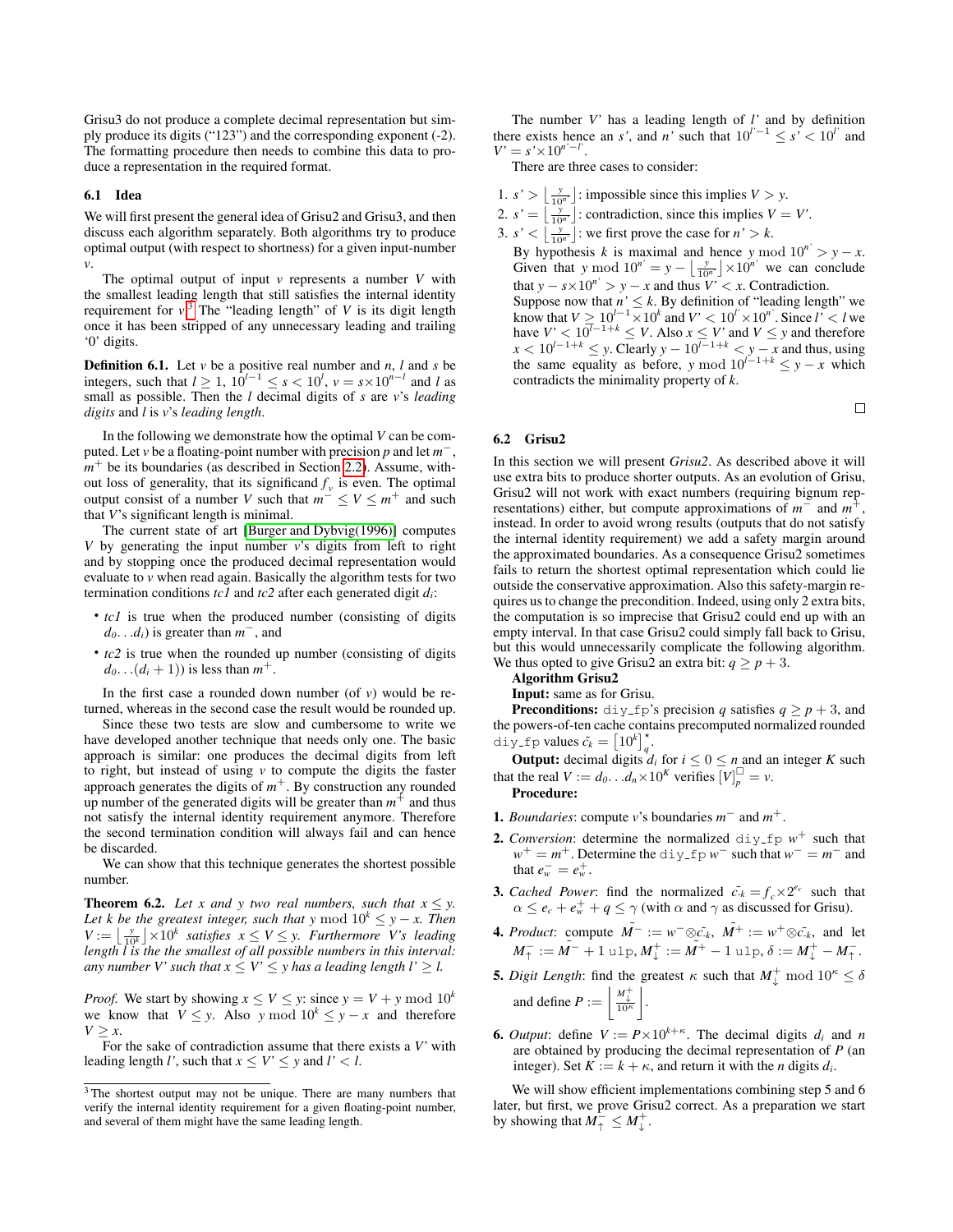**Lemma 6.3.** *The variables*  $M_{\uparrow}^-$  *and*  $M_{\downarrow}^+$  *as described in step 4*  $\text{Verify } M_{\uparrow}^- \leq M_{\downarrow}^+$ .

*Proof.* By definition

*f*

$$
M_{\uparrow}^{-} = \tilde{M}^{-} + 1 \operatorname{ulp}
$$
  
=  $w^{-} \otimes c_{k} + 1 \operatorname{ulp}$   
=  $\left( \left[ \frac{f_{w} - \times f_{c}}{2^{q}} \right]^{+} + 1 \right) \times 2^{e_{w} + e_{c} + q}$   
 $\leq \left( \frac{f_{w} - \times f_{c}}{2^{q}} + 1.5 \right) \times 2^{e_{w} + e_{c} + q}$ 

and similarly  $M_{\downarrow}^{+} = \left(\frac{f_w + \times f_c}{2^q} - 1.5\right) \times 2^{e_w + e_c + q}$ .

Since  $f_{w+}$  ≥  $f_{w-}$  +  $2^{q-p-1}$  +  $2^{q-p-2}$  it suffices to show

$$
\frac{\frac{r_w - \times f_c}{2^q} + 1.5}{3} \le \frac{(f_w - 2^{q-p-1} + 2^{q-p-2}) \times f_c}{3} - 1.5 \quad \text{or}
$$
\n
$$
\frac{f_c \times (2^{q-p-1} + 2^{q-p-2})}{2^q}
$$

Using the inequalities  $f_c \geq 2^{q-1}$  and  $q - p \geq 3$  it is sufficient to show  $3 \leq \frac{2^{q-1} \times (2^2 + 2^1)}{2^q}$ .

**Theorem 6.4.** *Grisu2's result*  $V = d_0 \dots d_n \times 10^K$  *satisfies the internal identity requirement:*  $[V]_p^{\square} = v$ .

*Proof.* We will show that  $m^- < M_\uparrow^- \times 10^k \le V \le M_\downarrow^+ \times 10^k < m^+$ (with  $m^-$  and  $m^+$   $v$ 's boundaries).

The inner inequality,  $M_{\uparrow}^- \times 10^k \le V \le M_{\downarrow}^+ \times 10^k$ , is a conse-quence of Theorem [6.2.](#page-7-1) Remains to show that  $m^- < M^-_\uparrow \times 10^k$  and  $M_{\downarrow}^{+} \times 10^{k} < m^{+}.$ 

By Lemma [3.4](#page-3-6)  $\overline{M}^{-}$  and  $\overline{M}^{+}$  have an error of strictly less than 1 ulp, and therefore  $m^- < M^-_\uparrow \times 10^k$  and  $M^+_\downarrow \times 10^k < m^+$ . As a  $\text{consequence } m^- < V < m^+.$  $\Box$ 

Grisu2 does not give any guarantees on the shortness of its result. Its result is the shortest possible number in the interval  $M_{\uparrow}^- \times 10^k$  to  $M_{\downarrow}^+ \times 10^k$  (boundaries included), where  $M_{\uparrow}^-$  and  $M_{\downarrow}^+$ are dependent on  $\text{di}\,y\,\text{f}p\text{'s}$  precision *q*. The higher *q*, the closer  $M_{\uparrow}^-$  and  $M_{\downarrow}^+$  are to the actual boundaries  $m^-$  and  $m^+$ . For  $q = 64$ and  $p = 53$  (as in our code samples) Grisu2 produces the shortest number for approximately 99.9% of its input.

The C implementation of Grisu2 is again cut into two parts: a core routine, independent of the chosen  $\alpha/\gamma$ , and a digit-generation procedure that needs to be tuned for the chosen target exponents. The core procedure is straightforward and we will therefore omit its C implementation.

In Figure [7](#page-8-0) we present a version of the digit-generation routine tuned for  $\alpha, \gamma = -59, -32$ . The input variables Mp, and delta correspond to  $M_{\downarrow}^{+}$  and  $\delta$  respectively. The len and K are used as return values (with obvious meanings). We assume that K has been initialized with *k*. We hence only need to add the missing  $\kappa$ .

The proposed implementation combines step 5 and 6. While trying all possible  $\kappa s$  (starting from the "top") it generates the digits of  $\frac{M_{\downarrow}^{+}}{10^{k}}$  . There are two digit-generation loops. One for the most-significant digits  $\lfloor \frac{M_D}{Qn} \rfloor$ , stored in p1, and one for the leastsignificant digits  $Mp \mod$  one, stored in  $p2$ . Let *R* be the number that is obtained by reading the generated digits  $(R := 0$  if no digit has been generated yet). Then the following invariants holds for both loops (line 9 and line 17):  $R = \left\lfloor \frac{Mp}{10^{kappa}} \right\rfloor$ . For the first loop we can show that  $p1 \times one + p2 = Mp \mod 10^{kappa}$ . The equation in

line *13* thus tests if  $M_+^+ \mod 10^{\kappa} \le \delta$ . The following invariant holds for the second loop (line *17*):  $p2 = \frac{Mp}{10^{kappa}}$  mod *one*.

```
1: #define TEN9 1000000000
 2: void digit gen(diy fp Mp, diy fp delta,
 3: char* buffer, int* len, int* K) {<br>4: uint32.t div: int d.kappa: divfp one:
 4: uint32.t div; int d, kappa; diy.fp one;<br>5: one.f = ((\text{uint64.t}) 1) \leq (-\text{MDE}; \text{one})one.f = ((uint64_t) 1) << -Mp.e; one.e = Mp.e;6: uint32 t p1 = Mp.f >> -one.e;<br>7: uint64 t p2 = Mp.f & (one.f - 1)
          \text{uint64.t } p2 = Mp.f & (one.f - 1);8: *len = 0; kappa = 10; div = TEN9;<br>9: while (kappa > 0) {
9: while (kappa > 0) {<br>10: d = p1 / div;10: \overline{d} = p1 / div;<br>11: \overline{if} (d || * len)11: if (d \mid | * \text{len}) buffer[( * \text{len}) +1 ] = '0' + d;<br>12: p1 * = div; kappa--; div /= 10;12: \overline{p1} %= div; kappa--; div /= 10;<br>13: if ((((uint64.t)p1) < < -one.e) +x
              \textbf{if} ((((\textbf{(uint64.t)} p1) <<-one.e)+p2 <= delta.f) {
14: *K += kappa; <u>return</u>;<br>15: }
15:16:<br>17:
\frac{17:}{18:} \frac{d\mathbf{o}}{p^2}18: \frac{1}{p^2} \neq 10;<br>19: d = p^2 >19: d = p2 \gt\gt \neg one.e;<br>20: if (d + k \neq 0) buf
20: if (d \mid | * \text{len}) buffer[( * \text{len}) +1 ] = '0' + d;<br>21: p2 \&= \text{one.f} - 1; \text{kapra} - \text{j.} delta f * = 10:
21: p^2 \&= \text{one.f} - 1; kappa--; delta.f *= 10;<br>22: } while (p2 > \text{delta.f}):
22: \frac{1}{2} while (p2 > delta.f);
           *K += kappa;
24: }
```
Figure 7: Grisu2's digit generation routine (for  $\alpha, \gamma = -59, -32$ ).

#### 6.3 Grisu3

Given enough extra precision, Grisu2 computes the best result (still with respect to shortness) for a significant percentage of its input. However there are some numbers where the optimal result lies outside the conservative approximated boundaries. In this section we present Grisu3, an alternative to Grisu2. It will not be able to produce optimal results for these numbers either, but it reports failure when it detects that a shorter number lies in the *uncertain* region. We denote with "uncertain region" the interval around the approximated boundaries that might, or might not be inside the boundaries. That is, it represents the error introduced by Grisu3's imprecision.

Until now, optimality was defined with respect to the leading length (and of course accuracy) of the generated number *V*. For Grisu3 we add "closeness" as additional desired property: whenever there are several different numbers that are optimal with respect to shortness, Grisu3 should chose the one that is closest to *v*.

Instead of generating a valid number and then verifying if it is the shortest possible, Grisu3 will produce the shortest number inside the enlarged interval and verify if it is valid. Whereas Grisu2 used a conservative approximation of  $m^-$  and  $m^+$ , Grisu3 uses a liberal approximation and then, at the end, verifies if its result lies in the conservative interval, too.

#### Algorithm Grisu3

Input and preconditions: same as for Grisu2.

**Output:** failure, or decimal digits  $d_i$  for  $i \leq 0 \leq n$  and an integer *K* such that the integer  $V := d_0 \dots d_n \times 10^K$  verifies  $[V]_p^{\square} = v$ . *V* has the shortest leading length of all numbers verifying this property. If more than one number has the shortest leading length, then *V* is the closest to *v*.

Procedure:

- 1-2. same as for Grisu2.
- **2b.** *Conversion*: determine the normalized  $\text{div}_{f}$  fp *w* such that  $w = v$ .
- 3-4. same as for Grisu2.
- **4b.** *Product2*: let  $M_{\downarrow}^- := \tilde{M^-} 1$  ulp,  $M_{\uparrow}^+ := \tilde{M^+} + 1$  ulp, and  $\Delta := M_{\uparrow}^+ - M_{\downarrow}^-$ .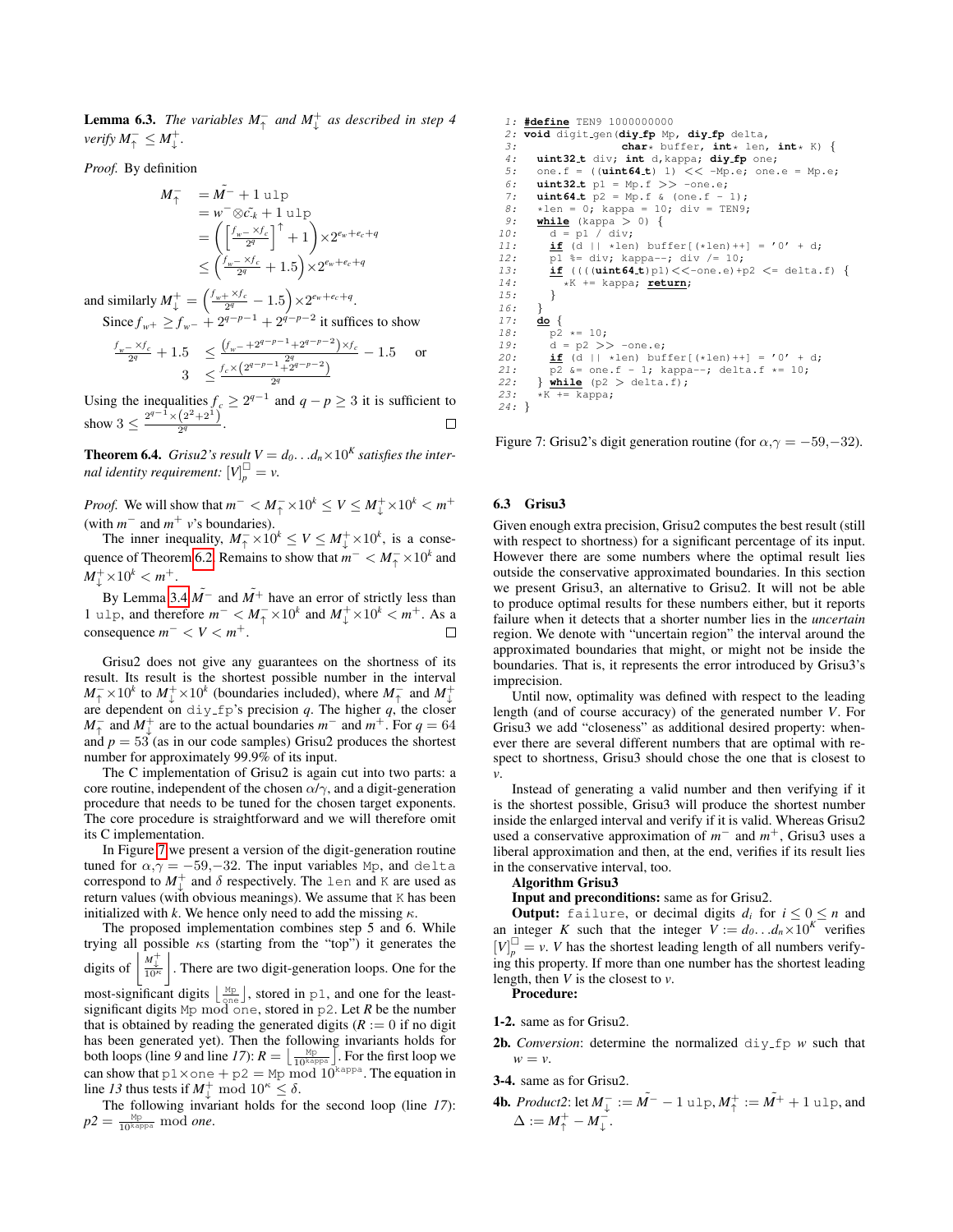**5.** *Digit Length*: find the greatest  $\kappa$  such that  $M_{\uparrow}^+$  mod  $10^{\kappa} < \Delta$ .

**6.** Round: compute 
$$
\tilde{W} := w \otimes \tilde{c}_k
$$
, and let  $W_{\downarrow} := \tilde{W} - 1$  ulp, and  $W_{\uparrow} := \tilde{W} + 1$  ulp. Set  $P_i := \left\lfloor \frac{M_{\uparrow}^+}{10^{\kappa}} \right\rfloor - i$  for  $i \ge 0$ . Let *m* be the greatest integer that verifies  $P_m \times 10^{\kappa} > M_{\downarrow}^-$ .

Let  $u, 0 \le u \le m$  the smallest integer such that  $|P_u \times 10^{\kappa} - W_1|$ is minimal. Similarly let  $d$ ,  $0 \le d \le m$  the largest integer such that  $|P_d \times 10^{\kappa} - W_{\downarrow}|$  is minimal.

If  $u \neq d$  return failure, else set  $P := P_u$ .

- **7.** Weed: if not  $M_{\uparrow}^{-} \leq P \times 10^{\kappa} \leq M_{\downarrow}^{+}$  return failure.
- **8.** *Output*: define  $V := P \times 10^{k+\kappa}$ . The decimal digits  $d_i$  and *n* are obtained by producing the decimal representation of *P* (an integer). Set  $K := k + \kappa$ , and return it with the *n* digits  $d_i$ .

Grisu3 uses the liberal boundary approximations ( $M_{\downarrow}^-$  and  $M_{\uparrow}^+$ ) instead of the conservative ones  $(M_{\uparrow}^-$  and  $M_{\downarrow}^+)$ . These values are guaranteed to lie outside the actual interval  $m^-$  to  $m^+$ . The test in step 5 therefore features a strict inequality. This way  $M_{\downarrow}^-$  is excluded from consideration. There is however no mechanism to exclude  $M_{\uparrow}^{+}$ . In the rare event when  $M_{\uparrow}^{+}$  mod  $10^{\kappa} = 0$  then Grisu3 will, at this point of the algorithm, wrongly assume that  $M_{\uparrow}^{+}$  is a potentially valid representation of *v*. Since  $M_{\uparrow}^+$  lies outside the conservative region Grisu3 would the return failure in step 7. This case is rare and counter-measures are expensive, so we decided to accept this flaw.

Rounding is performed in step 6. Grisu3 simply tries all possible numbers with the same leading length and picks the one that is closest to *v*. At this stage Grisu3 works with approximated values and  $\tilde{W}$ , the approximation of *v*, may have an error of up to 1 ulp. The closest representation  $P \times 10^{k}$  must not only be the closest to  $\tilde{W}$  but to all possible values in  $\tilde{W}$ 's margin of error. Grisu3 first finds the closest  $P_u$  to the upper boundary, and  $P_d$  for the lower boundary. If they are not the same, then the precision is not enough to determine the optimal rounding and Grisu3 aborts.

Finally, just before outputting the computed representation, Grisu3 verifies if the best pick is within the conservative boundaries. If it is not, then the optimal solution lies in the uncertain region and Grisu3 returns failure.

```
1: bool round weed(char* buffer, int len,
                      2: uint64 t wp W, uint64 t Delta,
 3: uint64 t rest, uint64 t ten kappa,
                      4: uint64 t ulp) {
 5: uint64 t wp Wup = wp W - ulp;
6: uint64 t wp Wdown = wp W + ulp;
 7: while (rest < wp_Wup & &<br>8: Delta - rest >= ten_kappa & &
 9: (rest + ten \nkappa) < w \cdot \nWup ||10: wp_Wup-rest >= rest+ten_kappa - wp_Wup))
11: {
12: buffer[len-1]--; rest += ten_kappa;
13:14: \frac{\textbf{if}}{\textbf{f}} (rest \lt wp Wdown & &<br>15: Delta - rest \gt = te
           15: Delta - rest >= ten kappa &&
16: (rest + ten kappa < wp Wdown ||
17: wp Wdown-rest > rest+ten kappa - wp Wdown))
18: return false;
19: return 2*ulp <= rest && rest <= Delta - 4*ulp;
20: }
```
Figure 8: Grisu3's round-and-weed procedure.

The digit-generation routine of Grisu2 has to be modified to take the larger liberal boundary interval into account, but these changes are minor and obvious. The interesting difference can be summarized in the round weed procedure shown in Figure [8](#page-9-1) which combines step 6 and 7. The function is invoked with the parameters set to the following values: buffer  $:= d_0 \dots d_{\ell n-l}$  where  $d_0 \dots d_{\ell n-l}$ are the decimal digits of  $\left| \frac{w^+}{10^{k}} \right|$  $\Big\vert$ , wp\_W :=  $\tilde{W^+} - \tilde{W}$ , Delta :=  $\Delta$ ,  $\text{rest} := W_{\uparrow}^{+} \text{ mod } 10^{\kappa}$ , ten kappa :=  $10^{\kappa}$ , and ulp the value of 1 ulp relative to all passed  $\text{div}_{\text{f}}$  fps.

Let  $T := d_0 \dots d_{\ell n} \times 10^{\kappa}$ . By construction *T* lies within the unsafe interval:  $W^-_{\downarrow} < T \leq W^+_{\uparrow}$ . Furthermore, among all possible values in this interval, it has the shortest leading length len. If there are other possible values with the same leading length and in the same interval, then they are smaller than *T*.

The loop in line *7* iteratively tests all possible alternatives to find the closest to  $W_{\uparrow}$ . The first test, rest < wp\_W - ulp, ensures that *T* is not already less than  $W_{\uparrow}$  (in which case the current *T* must be the closest). Then follows a verification that the next lower number with the same leading length is still in the interval  $W^$ to  $W^+_{\uparrow}$ . In line 9 the procedure tests if the alternative would be closer to  $W_{\uparrow}$ . If all tests succeed, then the number  $d_0$ . . . $d_{len-1} \times 10^{\kappa}$ is guaranteed to lie inside the interval  $W^-_\downarrow$  to  $W^+_\uparrow$  and is furthermore closer to  $W_{\uparrow}$  than the current *T*. The body of the loop thus replaces *T* (physically modifying the buffer) with its smaller alternative.

The  $if$  in line  $14$  then verifies the chosen  $T$  is also closest to  $W_{\downarrow}^-$ . If this check fails then there are at least two candidates that could be the closest to  $\tilde{W}$  and Grisu<sub>3</sub> returns failure.

Now that the buffer has been correctly rounded a final weeding test in line *19* verifies that  $W_{\uparrow}^{-} \leq T \leq W_{\downarrow}^{+}$ . That is, that the chosen *T* is inside the safe conservative interval.

# <span id="page-9-2"></span><span id="page-9-0"></span>7. Benchmarks

| Algorithm         | R     | R/PP  | S     | S/PP  |
|-------------------|-------|-------|-------|-------|
| sprintf $%c$      | 2.60  |       |       |       |
| sprintf $\%$ g    | 22.83 |       | 24.17 |       |
| sprintf $\%$ .17e | 36.03 |       | 36.17 |       |
| burger/dybvig     | 61.53 | 61.49 | 28.73 | 28.66 |
| grisu Fig4        | 9.17  |       | 9.98  |       |
| grisu $0.3$       | 2.85  |       | 3.26  |       |
| grisu $-63,-59$   | 3.36  |       | 3.77  |       |
| grisu $-35,-32$   | 2.66  |       | 3.04  |       |
| grisu -59,-56     | 2.50  |       | 2.96  |       |
| grisu2 -59,-56    | 3.80  | 4.88  | 3.07  | 4.04  |
| grisu2b -59,-56   | 5.38  | 6.42  | 4.40  | 5.48  |
| grisu3 -59,-56    | 4.47  | 5.61  | 3.49  | 4.55  |

<span id="page-9-3"></span>Figure 9: Speed of sprintf, Burger/Dybvig and Grisu.

| Algorithm           | optimal    | shortest |
|---------------------|------------|----------|
| grisu $2 - 59, -56$ | $^{\circ}$ | 99.92    |
| grisu2b -59,-56     | 99.85      | 99.92    |
| grisu $3 - 59, -56$ | 99.49      | 99.49    |

Figure 10: Optimality of Grisu2 and Grisu3.

In this section we present some experimental results. In Fig-ure [9](#page-9-2) we compare different variants of Grisu against sprintf and Burger/Dybvig's algorithm (the code has been taken from their website). In order to measure the parsing-overhead of sprintf we added one sprintf benchmark where the double is converted to a char, and then printed (first row). Also we included the unoptimized algorithm of Figure [4.](#page-5-0) Grisu2b ("grisu2b -35,-32") is a variant of Grisu2 where the result is rounded.